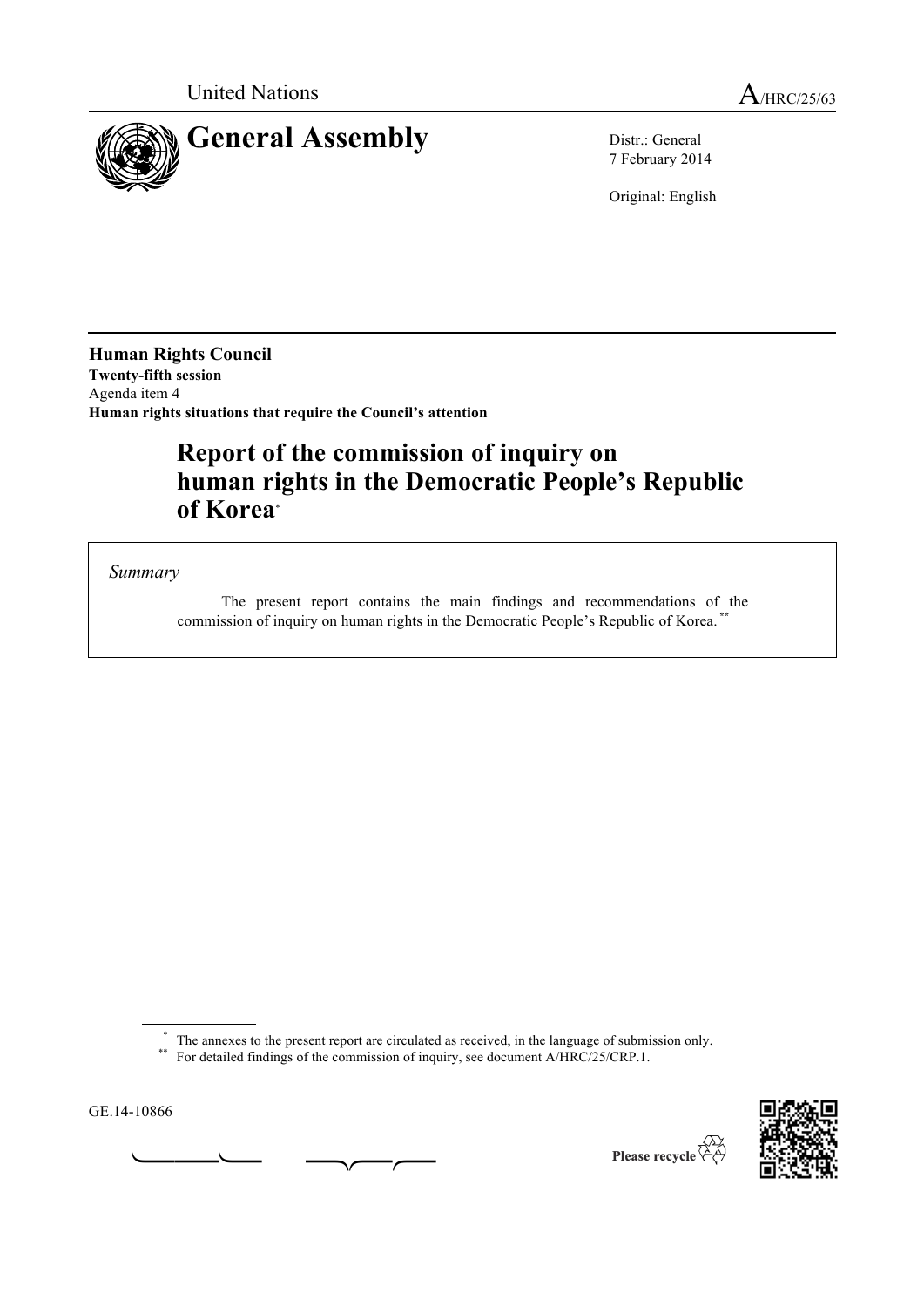# Contents

|         |                                                                                           |                                                                          | Paragraphs | Page |
|---------|-------------------------------------------------------------------------------------------|--------------------------------------------------------------------------|------------|------|
| Ι.      |                                                                                           |                                                                          | $1 - 2$    | 3    |
| П.      |                                                                                           |                                                                          | $3 - 23$   | 3    |
|         | А.                                                                                        | Non-cooperation by the Democratic People's Republic of Korea             | $9 - 11$   | 4    |
|         | $\mathbf{B}$ .                                                                            |                                                                          | $12 - 20$  | 4    |
|         | $\mathcal{C}$ .                                                                           | Legal framework and standard of proof for reported violations            | $21 - 22$  | 6    |
|         | D.                                                                                        |                                                                          | 23         | 6    |
| Ш.      |                                                                                           |                                                                          | $24 - 73$  | 6    |
|         | A.                                                                                        |                                                                          | $26 - 31$  | 7    |
|         | <b>B</b> .                                                                                |                                                                          | $32 - 37$  | 8    |
|         | $\mathcal{C}$ .                                                                           |                                                                          | $38 - 45$  | 9    |
|         | D.                                                                                        | Violations of the right to food and related aspects of the right to life | $46 - 55$  | 10   |
|         | Ε.                                                                                        |                                                                          | $56 - 63$  | 11   |
|         | F.                                                                                        | Abductions and enforced disappearances from other countries              | $64 - 73$  | 13   |
| IV.     | $74 - 79$                                                                                 |                                                                          | 14         |      |
| V.      | $80 - 94$                                                                                 |                                                                          | 15         |      |
| Annexes |                                                                                           |                                                                          |            |      |
| I.      | Correspondence with the Supreme Leader of the Democratic People's Republic of Korea<br>22 |                                                                          |            |      |
| П.      |                                                                                           |                                                                          |            | 26   |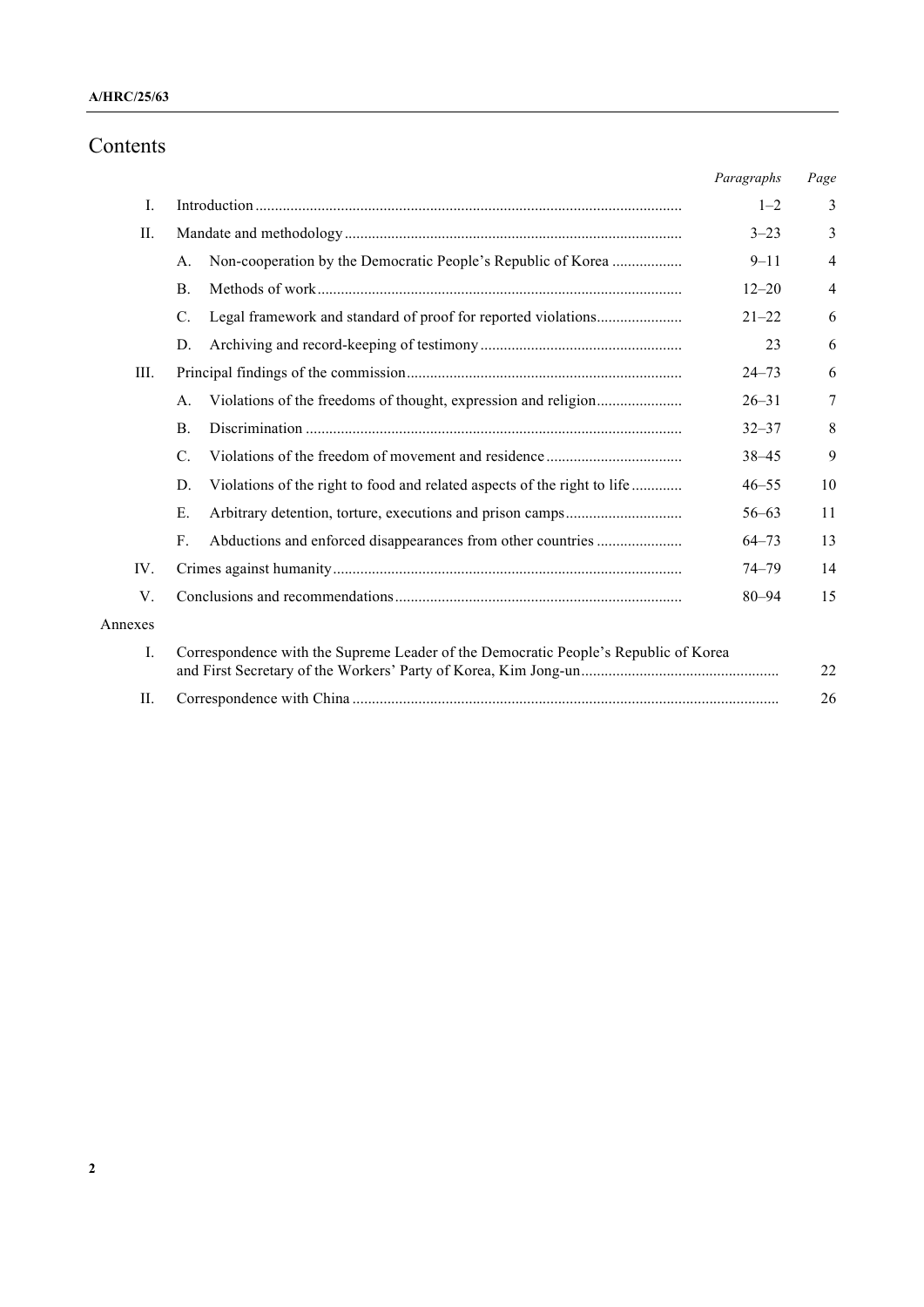# **I. Introduction**

1. In its resolution 22/13, adopted on 21 March 2013, the Human Rights Council established the commission of inquiry on human rights in the Democratic People's Republic of Korea. In resolution 22/13, the Council mandated the commission to investigate the systematic, widespread and grave violations of human rights in the State, with a view to ensuring full accountability, in particular, for violations that may amount to crimes against humanity.

2. On 7 May 2013, the President of the Human Rights Council announced the appointment of Michael Kirby (Australia) and Sonja Biserko (Serbia), who joined the Special Rapporteur on the situation of human rights in the Democratic People's Republic of Korea, Marzuki Darusman (Indonesia) to serve as the members of the commission of inquiry. Mr. Kirby was designated to serve as Chair. The commission implemented the mandate entrusted by the States Members of the Human Rights Council, bearing in mind the decision of the Council to transmit the reports of the commission to all relevant bodies of the United Nations and to the Secretary-General for appropriate action.

## **II. Mandate and methodology**<sup>1</sup>

3. The mandate of the commission of inquiry is described in paragraph 5 of Human Rights Council resolution 22/13, in which the Council made specific reference to paragraph 31 of the 2013 report of the Special Rapporteur on the situation of human rights in the Democratic People's Republic of Korea. <sup>2</sup> Reading the two paragraphs together, the commission determined that it had been mandated to investigate the systematic, widespread and grave violations of human rights in the Democratic People's Republic of Korea including, in particular, the following nine specific substantive areas:

- Violations of the right to food
- The full range of violations associated with prison camps
- Torture and inhuman treatment
- Arbitrary arrest and detention
- Discrimination, in particular in the systemic denial and violation of basic human rights and fundamental freedoms
- Violations of the freedom of expression
- Violations of the right to life
- Violations of the freedom of movement
- Enforced disappearances, including in the form of abductions of nationals of other States

4. The above list is not exhaustive. Where appropriate, the commission also investigated violations intrinsically linked to one of the nine areas.

<sup>1</sup> For further information on the interpretation of the mandate and the Commission's methods of work, see A/HRC/25/CRP.1, sect. II. 2 A/HRC/22/57.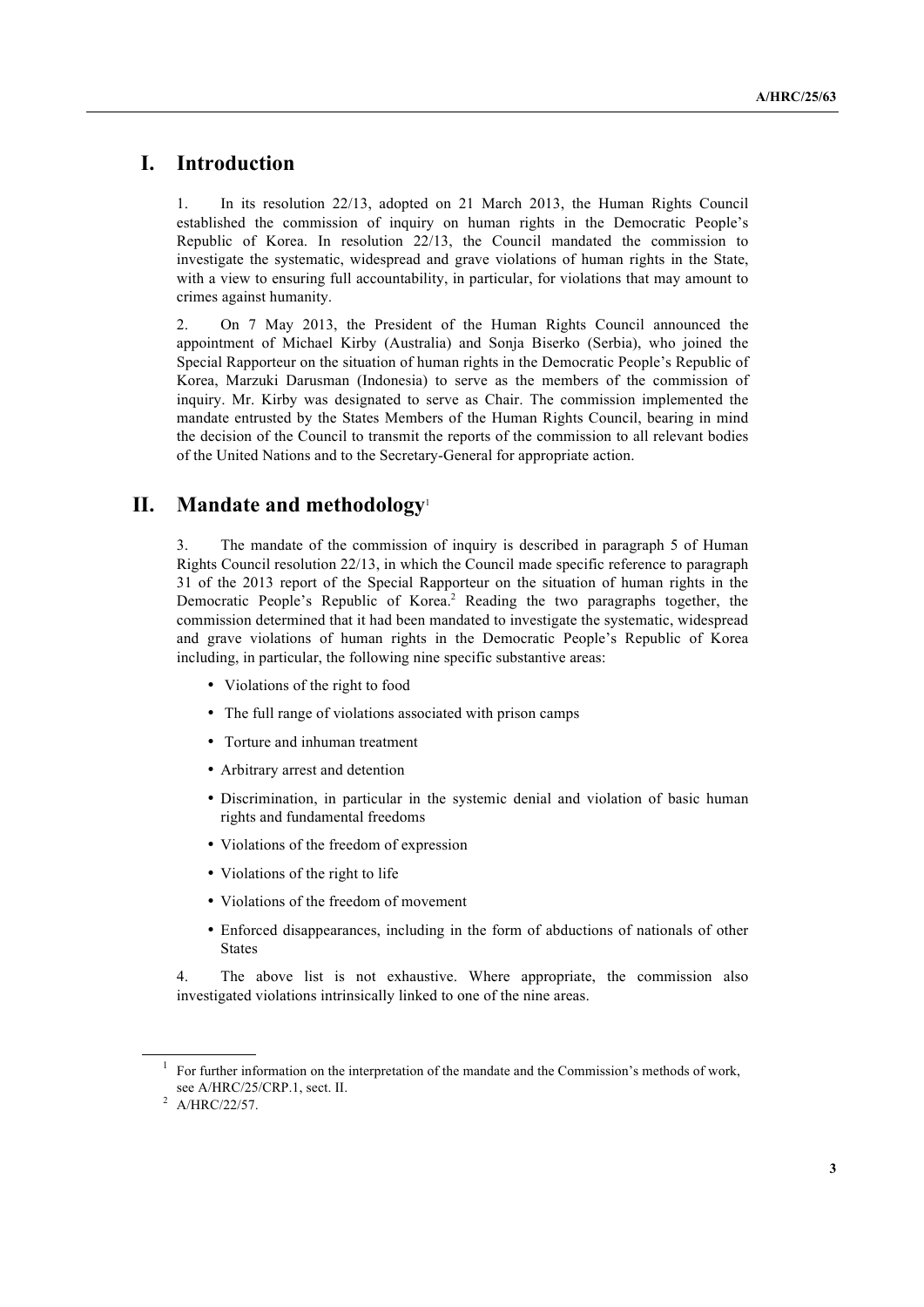5. The mandate further indicates that the inquiry should pursue three interlinked objectives:

(a) Further investigating and documenting human rights violations;

(b) Collecting and documenting victim and perpetrator accounts;

(c) Ensuring accountability.

6. The commission paid specific attention to gender-based violations, particularly violence against women, and the impact of violations on particular groups, including women and children.

7. Paragraph 5 of Council resolution 22/13 does not limit the temporal scope for the commission's inquiry to a particular period within the existence of the Democratic People's Republic of Korea.

8. With regard to its geographic scope, the commission interpreted its mandate to include violations committed on the territory of the Democratic People's Republic of Korea, as well as those violations that involve extraterritorial action originating from the State, such as abductions from other countries. The commission also considered violations that causally enable, or are the immediate consequence of, violations in the Democratic People's Republic of Korea, and made findings regarding the extent to which other States carry relevant responsibility.

#### **A. Non-cooperation by the Democratic People's Republic of Korea**

9. In its resolution 22/13, the Human Rights Council urged the Government of the Democratic People's Republic of Korea to cooperate fully with the commission's investigation, to permit the commission's members unrestricted access to visit the country and to provide them with all information necessary to enable them to fulfil their mandate. Immediately after the adoption of resolution 22/13, the Democratic People's Republic of Korea publicly stated that it would "totally reject and disregard" it. In a letter dated 10 May 2013, it informed the President of the Human Rights Council that it "totally and categorically rejects the commission of inquiry". Regrettably, this stance has remained unchanged, despite numerous attempts at engagement by the commission.

10. The Democratic People's Republic of Korea did not respond to the commission's repeated requests for access to the country and to information on the human rights situation (see sect. III below).

11. The Commission shared its detailed findings (A/HRC/25/CRP.1) with the Government of the Democratic People's Republic of Korea, and invited its comments and factual corrections. A summary of the most serious concerns, in particular the principal findings on crimes against humanity, was also included in a letter addressed to the Supreme Leader of the Democratic People's Republic of Korea, Kim Jong-un (see annex I). In the letter, the commission drew attention to the principle of command and superior responsibility under international criminal law. It urged the Supreme Leader to prevent and suppress crimes against humanity, and to ensure that perpetrators are prosecuted and brought to justice.

#### **B. Methods of work**

12. Owing to its lack of access to the Democratic People's Republic of Korea, the commission obtained first-hand testimony through public hearings that were transparent, observed due process and protected victims and witnesses. More than 80 witnesses and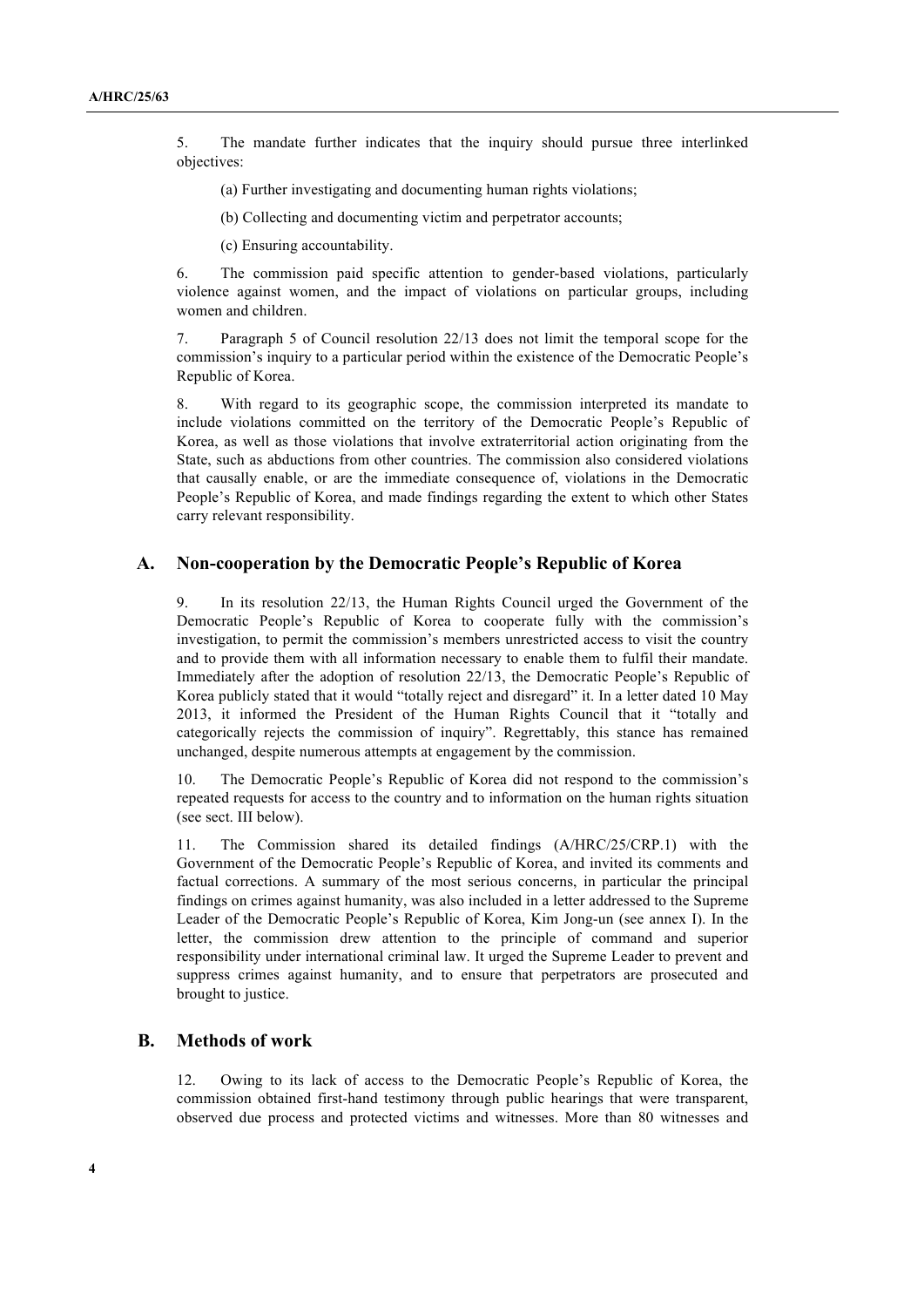experts testified publicly and provided information of great specificity, detail and relevance, in ways that often required a significant degree of courage.

13. Public hearings were conducted in Seoul (20 to 24 August 2013), Tokyo (29 and 30 August 2013), London (23 October 2013) and Washington, D.C. (30 and 31 October 2013).<sup>3</sup> The commission invited the authorities of the Democratic People's Republic of Korea to make representations at the public hearings, but received no reply.

14. The commission and its secretariat conducted more than 240 confidential interviews with victims and other witnesses.

15. In July 2013, the commission made a call for written submissions to all States Members of the United Nations and relevant stakeholders. At the finalization of the present report, 80 such submissions had been received.

16. The commission conducted official visits to the Republic of Korea, Japan, Thailand, the United Kingdom of Great Britain and Northern Ireland and the United States of America.

17. The commission sought access to China in order to conduct inquiries and to consult with officials of the Government and local experts. A working meeting was held in July 2013, at which that request was made. The commission requested access to parts of China bordering the Democratic People's Republic of Korea. On 7 November 2013, the commission transmitted a further request for an invitation to visit China. On 20 November 2013, the Permanent Mission of China in Geneva informed the secretariat that, given the State's position on country-specific mandates, especially on the Korean peninsula, it would not be possible to extend an invitation to the commission. In a follow-up letter dated 16 December 2013, the commission requested information on the status of citizens of the Democratic People's Republic of Korea and their children in China, forced repatriations to and related cooperation with the Democratic People's Republic of Korea, trafficking in persons and other issues relevant to the mandate of the commission (see annex II).

18. The commission engaged with a number of United Nations entities and other humanitarian actors. It regrets that other such entities and actors were not in a position to provide relevant information. The commission expresses its gratitude to the Office of the United Nations High Commissioner for Human Rights (OHCHR) for its support. The commission benefited from the invaluable support of a number of non-governmental organizations that thoroughly document human rights violations in the Democratic People's Republic of Korea, despite the inadequate financial resources available to them.

19. The most significant investigative challenge faced by the commission, aside from the inability to have access to the Democratic People's Republic of Korea, was the fear of reprisals by witnesses. Most of the potential witnesses residing outside the State were afraid to testify, even on a confidential basis, because they feared for the safety of family members and assumed that their conduct was still being clandestinely monitored by the authorities.

20. The commission paid particular attention to the protection of victims and witnesses. It recalls that primary responsibility for protecting victims, witnesses and other persons cooperating with the commission rests with their States of residence and nationality. The commission therefore urges Member States to provide additional protection measures where necessary.

<sup>&</sup>lt;sup>3</sup> Video recordings and transcripts from all the public hearings are available on the website of the commission of inquiry at www.ohchr.org/EN/HRBodies/HRC/CoIDPRK.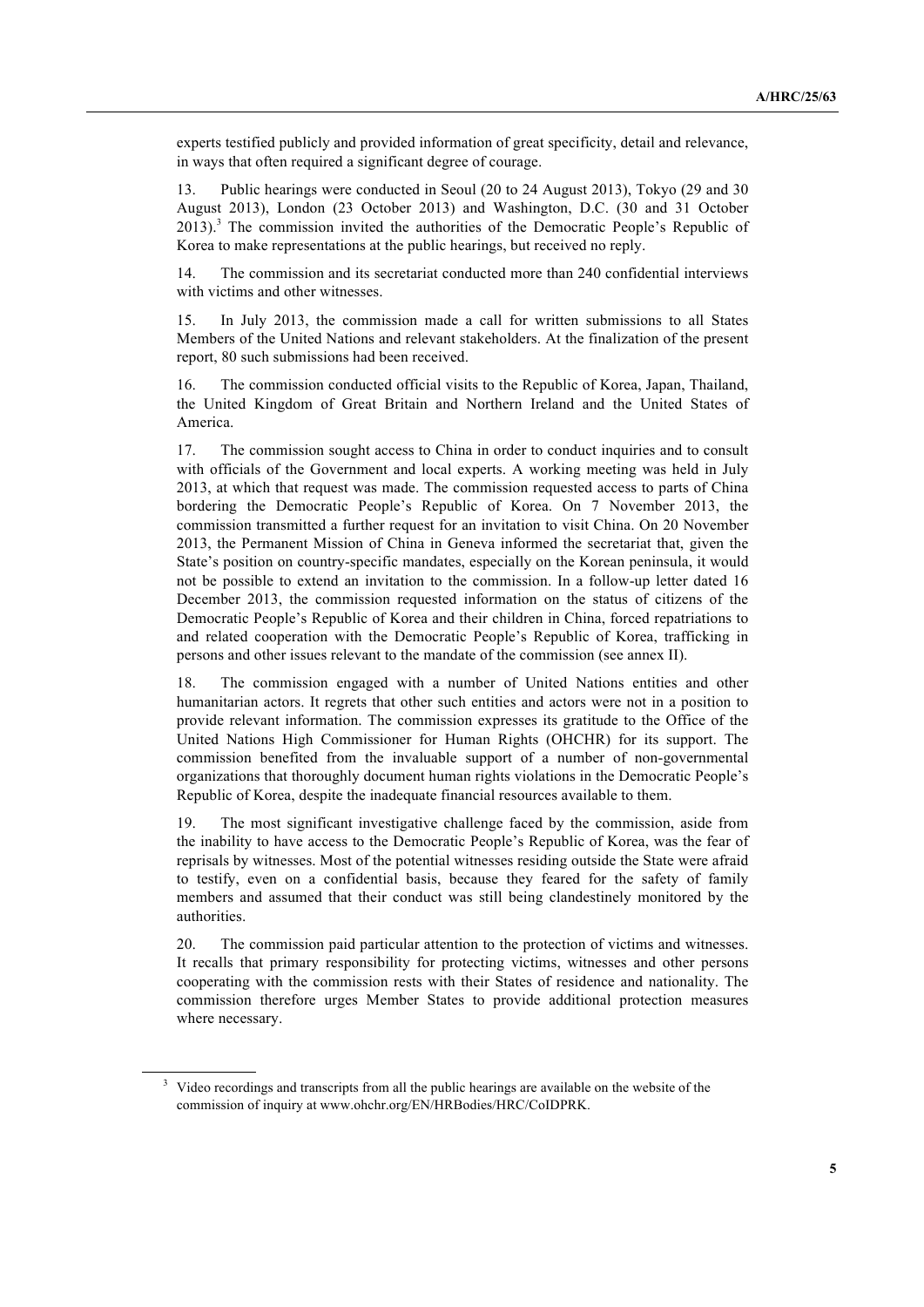#### **C. Legal framework and standard of proof for reported violations**

21. In assessing the situation of human rights in the Democratic People's Republic of Korea, the commission relied chiefly on the binding legal obligations that the country voluntarily assumed as a State party to the International Covenant on Civil and Political Rights, the International Covenant on Economic, Social and Cultural Rights, the Convention on the Rights of the Child and the Convention on the Elimination of All Forms of Discrimination against Women. Where appropriate, the commission also considered relevant obligations of other States, including the prohibition of refoulement under international refugee law and international human rights law. Matters relating to crimes against humanity were assessed on the basis of definitions set out by customary international criminal law and in the Rome Statute of the International Criminal Court.

22. The commission bases its findings on a "reasonable grounds" standard of proof. It concluded that there are reasonable grounds establishing that an incident or pattern of conduct had occurred whenever it was satisfied that it had obtained a reliable body of information, consistent with other material, based on which a reasonable and ordinarily prudent person would have reason to believe that such an incident or pattern of conduct had occurred.

#### **D. Archiving and record-keeping of testimony**

23. All information gathered by the commission, including information pertaining to individual perpetrators, has been stored in a confidential electronic database. The commission has authorized OHCHR, acting as the residual secretariat of the commission, to provide access to the existing materials contained in the database to competent authorities that carry out credible investigations for purposes of ensuring accountability for crimes and other violations committed, establishing the truth about violations committed or implementing United Nations-mandated targeted sanctions against particular individuals or institutions. Access must only be granted to the extent that witnesses or other providers of information have given their informed consent and any protection and operational concerns are duly addressed.

# **III. Principal findings of the commission**

24. The commission finds that systematic, widespread and gross human rights violations have been and are being committed by the Democratic People's Republic of Korea.<sup>4</sup> In many instances, the violations found entailed crimes against humanity based on State policies. The main perpetrators are officials of the State Security Department, the Ministry of People's Security, the Korean People's Army, the Office of the Public Prosecutor, the judiciary and the Workers' Party of Korea, who are acting under the effective control of the central organs of the Workers' Party of Korea, the National Defence Commission and the Supreme Leader of the Democratic People's Republic of Korea.

25. The commission emphasizes that the current human rights situation in the Democratic People's Republic of Korea has been shaped by the historical experiences of the Korean people. Confucian social structures and the experience of the Japanese colonial occupation have to some degree informed the political structures and attitudes prevailing in the country today. The division imposed on the Korean peninsula, the massive destruction

<sup>4</sup> See also A/HRC/25/CRP.1, sect. IV.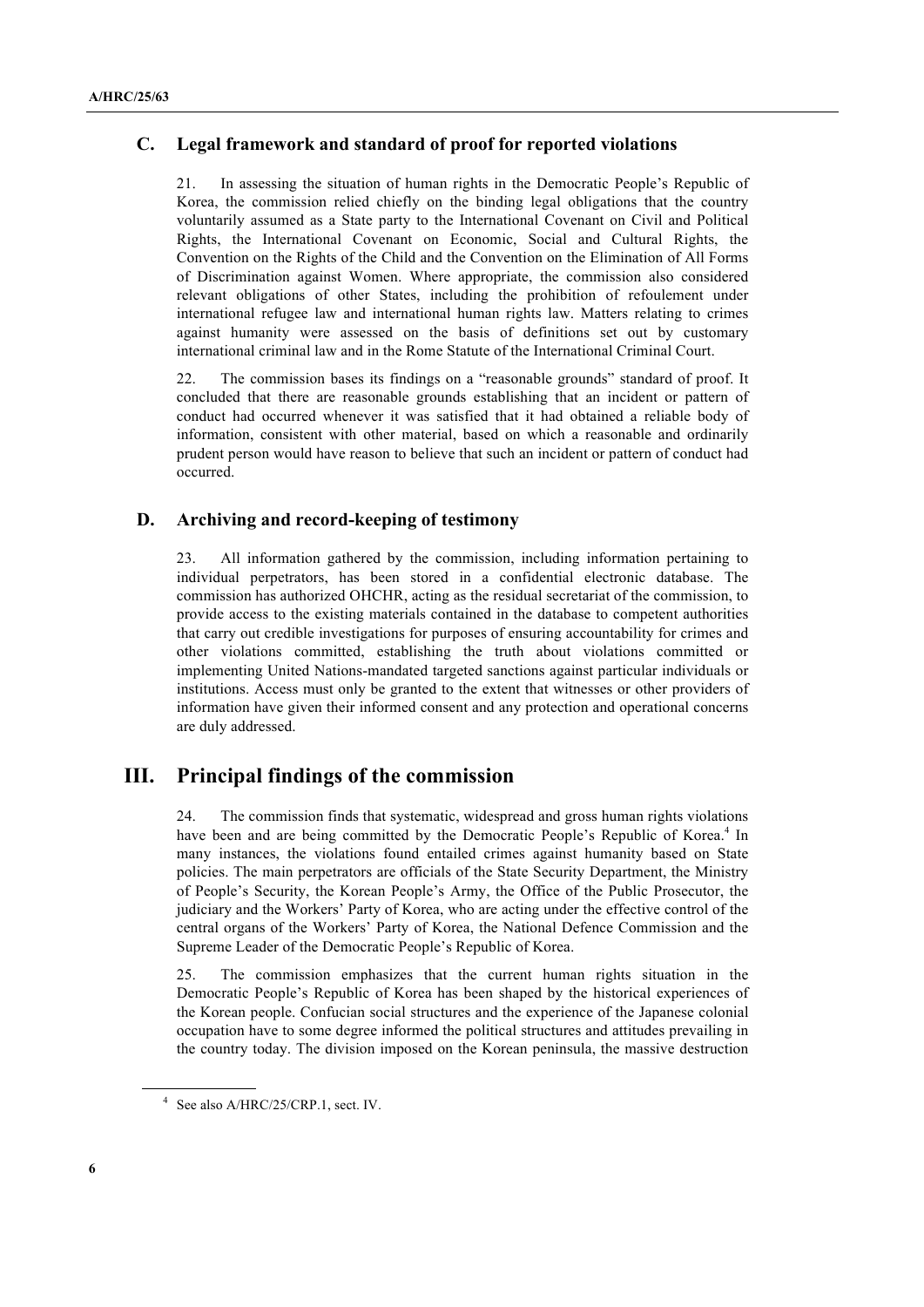caused by the Korean War and the impact of the Cold War have engendered an isolationist mindset and an aversion to outside powers that are used to justify internal repression. The particular nature and the overall scale of human rights violations in the State can be more easily understood through an appreciation of the nature of its political system, which is based on a single party led by a single Supreme Leader, an elaborate guiding ideology and a centrally planned economy.<sup>5</sup>

### **A. Violations of the freedoms of thought, expression and religion**

26. Throughout the history of the Democratic People's Republic of Korea, among the most striking features of the State has been its claim to an absolute monopoly over information and total control of organized social life. The commission finds that there is an almost complete denial of the right to freedom of thought, conscience and religion, as well as of the rights to freedom of opinion, expression, information and association.

27. The State operates an all-encompassing indoctrination machine that takes root from childhood to propagate an official personality cult and to manufacture absolute obedience to the Supreme Leader (*Suryong*), effectively to the exclusion of any thought independent of official ideology and State propaganda. Propaganda is further used by the Democratic People's Republic of Korea to incite nationalistic hatred towards official enemies of the State, including Japan, the United States of America and the Republic of Korea, and their nationals.

28. Virtually all social activities undertaken by citizens of all ages are controlled by the Workers' Party of Korea. Through the associations that are run and overseen by the Party, and to which citizens are obliged to be members, the State is able to monitor its citizens and to dictate their daily activities. State surveillance permeates the private lives of all citizens to ensure that virtually no expression critical of the political system or of its leadership goes undetected. Citizens are punished for any "anti-State" activities or expressions of dissent. They are rewarded for reporting on fellow citizens suspected of committing such "crimes".

29. Citizens are denied the right to have access to information from independent sources; State-controlled media are the only permitted source of information in the Democratic People's Republic of Korea. Access to television and radio broadcasts, as well as to the Internet, is severely restricted, and all media content is heavily censored and must adhere to directives issued by the Workers' Party of Korea. Telephone calls are monitored and mostly confined to domestic connections for citizens. Citizens are punished for watching and listening to foreign broadcasts, including foreign films and soap operas.

30. Strengthening market forces and advancements in information technology have allowed greater access to information from outside the country as information and media from the Republic of Korea and China increasingly enter the country. The State's monopoly on information is therefore being challenged by the increasing flow of outside information into the country and the ensuing curiosity of the people for "truths" other than those provided by State propaganda. Authorities seek to preserve their monopoly on information by carrying out regular crackdowns and enforcing harsh punishments.

31. The State considers the spread of Christianity a particularly serious threat, since it challenges ideologically the official personality cult and provides a platform for social and political organization and interaction outside the realm of the State. Apart from the few organized State-controlled churches, Christians are prohibited from practising their religion and are persecuted. People caught practising Christianity are subject to severe punishments

<sup>5</sup> See ibid., sect. III.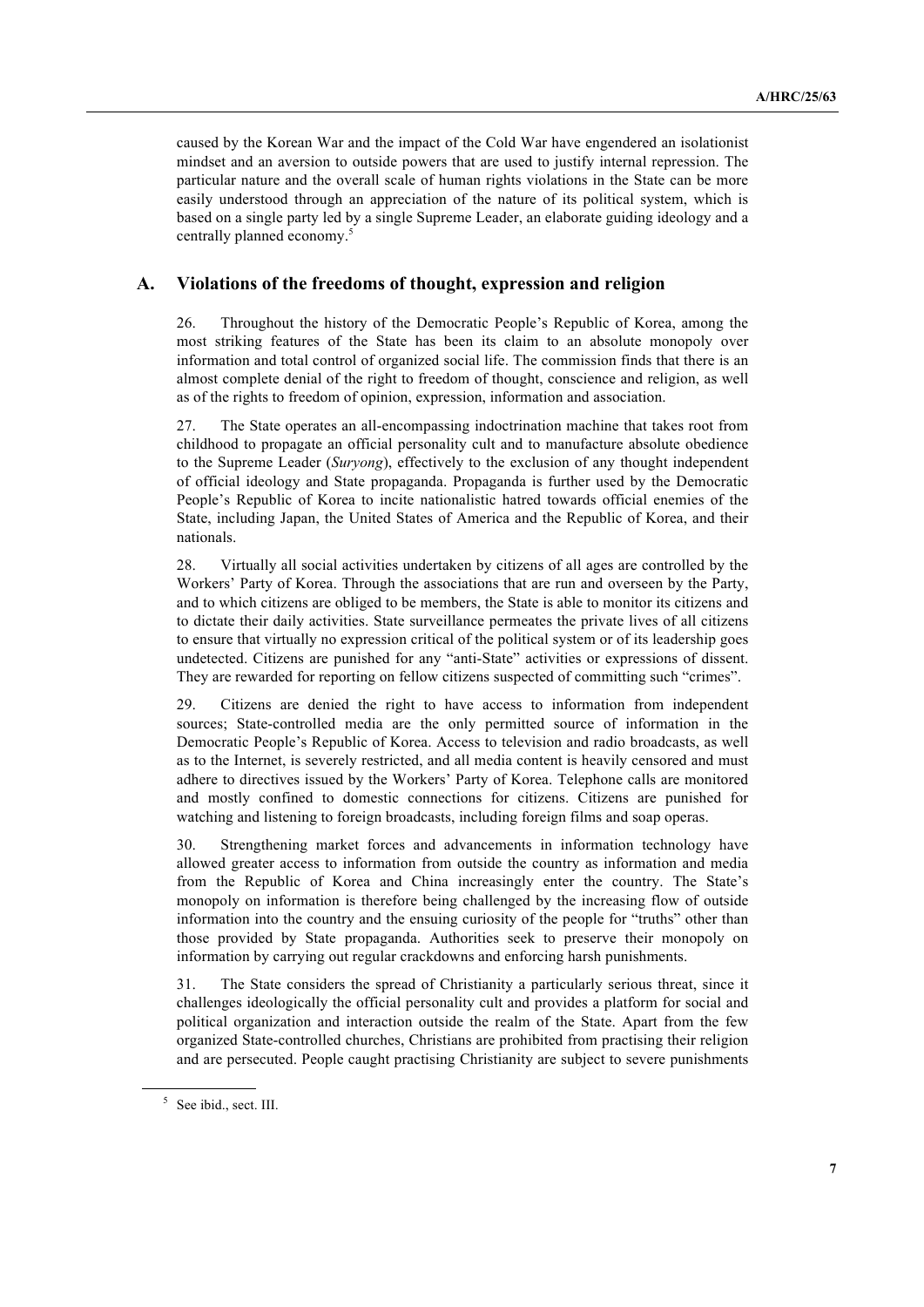in violation of the right to freedom of religion and the prohibition of religious discrimination.

#### **B. Discrimination**

32. The Democratic People's Republic of Korea presents itself as a State where equality, non-discrimination and equal rights in all sectors have been fully achieved and implemented. In reality, it is a rigidly stratified society with entrenched patterns of discrimination, although these are being modified to some extent by the transformative socioeconomic changes introduced by market forces and technological developments. State-sponsored discrimination in the Democratic People's Republic of Korea is pervasive, but is also shifting. Discrimination is rooted in the *songbun* system, which classifies people on the basis of State-assigned social class and birth, and also includes consideration of political opinions and religion. *Songbun* intersects with gender-based discrimination, which is equally pervasive. Discrimination is also practised on the basis of disability, although there are signs that the State may have begun to address this particular issue.

33. The *songbun* system used to be the most important factor in determining where individuals were allowed to live; what sort of accommodation they had; what occupations they were assigned to; whether they were effectively able to attend school, in particular university; how much food they received; and even whom they might marry. This traditional discrimination under the *songbun* system was recently complicated by increasing marketization in the Democratic People's Republic of Korea and by the influence of money, including foreign currency, on people's ability to have greater access their economic, social and cultural rights. At the same time, significant segments of the population who have neither the resources nor favourable *songbun* find themselves increasingly marginalized and subject to further patterns of discrimination, given that basic public services have collapsed or now effectively require payment.

34. Early reforms aimed at ensuring formal legal equality have not resulted in gender equality. Discrimination against women remains pervasive in all aspects of society. Indeed, it might even be increasing, as the male-dominated State preys on both economically advancing women and marginalized women. Many women, survival-driven during the famine of the 1990s, began operating private markets. The State imposed, however, many restrictions on female-dominated markets. Gender discrimination also takes the form of women being targeted to pay bribes or fines. There is recent evidence that women are beginning to object and to resist such impositions.

35. The economic advances of women have not been matched by advances in the social and political spheres. Entrenched traditional patriarchal attitudes and violence against women persist in the Democratic People's Republic of Korea. The State has imposed blatantly discriminatory restrictions on women in an attempt to maintain the gender stereotype of the pure and innocent Korean woman. Sexual and gender-based violence against women is prevalent throughout all areas of society. Victims are not afforded protection from the State, support services or recourse to justice. In the political sphere, women make up just 5 per cent of the top political cadre and 10 per cent of central government employees.

36. Discrimination against women also intersects with a number of other human rights violations, placing women in a position of vulnerability. Violations of the rights to food and to freedom of movement have resulted in women and girls becoming vulnerable to trafficking and increased engagement in transactional sex and prostitution. The complete denial of the freedoms of expression and association has been a large contributing factor to the generally unequal status of women vis-à-vis men. These limitations have, inter alia,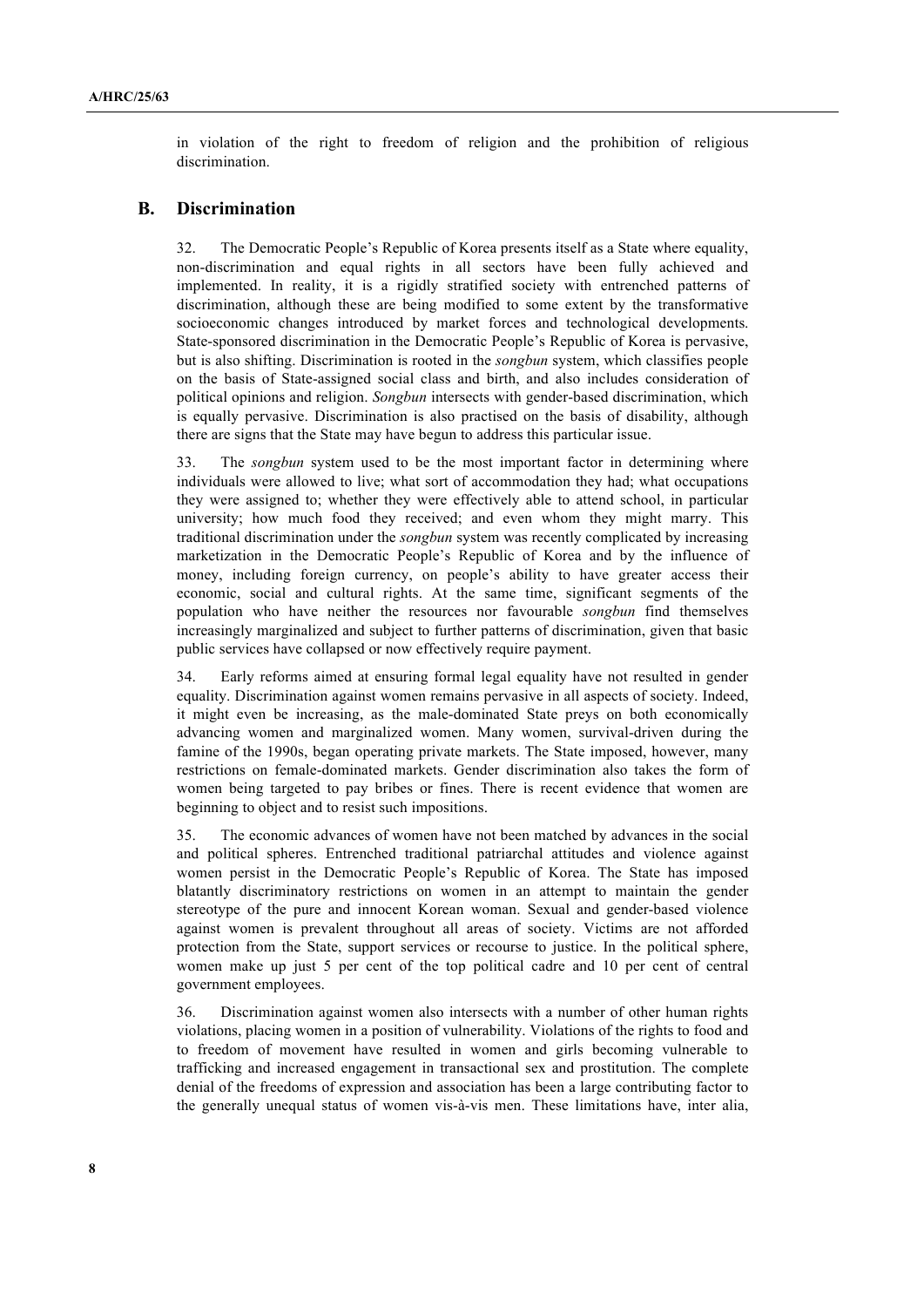prevented women from collectively advocating for their rights as women have done elsewhere in the world.

37. While discrimination exists to some extent in all societies, the Democratic People's Republic of Korea has practised a form of official discrimination that has had a very significant impact on individual enjoyment of human rights. Given the exceptional extent of State control, this official discrimination influences most aspects of people's lives. Discrimination remains a major means for the leadership to maintain control against perceived threats, both internal and external.

#### **C. Violations of the freedom of movement and residence**

38. The systems of indoctrination and discrimination on the basis of social class are reinforced and safeguarded by a policy of isolating citizens from contact with each other and with the outside world, violating all aspects of the right to freedom of movement.

39. In the Democratic People's Republic of Korea, the State imposes on citizens where they must live and work, violating their freedom of choice. Moreover, the forced assignment to a State-designated place of residence and employment is heavily driven by discrimination based on *songbun*. This has created a socioeconomically and physically segregated society, where people considered politically loyal to the leadership can live and work in favourable locations, whereas families of persons who are considered politically suspect are relegated to marginalized areas. The special status of Pyongyang, reserved only for those most loyal to the State, exemplifies this system of segregation.

40. Citizens are not even allowed to leave their province temporarily or to travel within the country without official authorization. This policy is driven by the desire to maintain disparate living conditions, to limit the flow of information and to maximize State control, at the expense of social and familial ties.

41. In an attempt to keep Pyongyang's "pure" and untainted image, the State systematically banishes entire families from the capital city if one family member commits what is deemed to be a serious crime or political wrong. For the same reason, the large number of street children migrating clandestinely to Pyongyang and other cities – principally in search of food – are subject to arrest and forcible transfer back to their home provinces, experiencing neglect and forced institutionalization on their return.

42. The State imposes a virtually absolute ban on ordinary citizens travelling abroad, thereby violating their human right to leave the country. Despite the enforcement of this ban through strict border controls, nationals still take the risk of fleeing, mainly to China. When they are apprehended or forcibly repatriated, officials from the Democratic People's Republic of Korea systematically subject them to persecution, torture, prolonged arbitrary detention and, in some cases, sexual violence, including during invasive body searches. Repatriated women who are pregnant are regularly subjected to forced abortions, and babies born to repatriated women are often killed. These practices are driven by racist attitudes towards interracial children of Koreans, and the intent to punish further women who have left the country and their assumed contact with Chinese men. Persons found to have been in contact with officials or nationals from the Republic of Korea or with Christian churches may be forcibly "disappeared" into political prison camps, imprisoned in ordinary prisons or even summarily executed.

43. Despite the gross human rights violations awaiting repatriated persons, China pursues a rigorous policy of forcibly repatriating citizens of the Democratic People's Republic of Korea who cross the border illegally. China does so in pursuance of its view that these persons are economic (and illegal) migrants. However, many such nationals of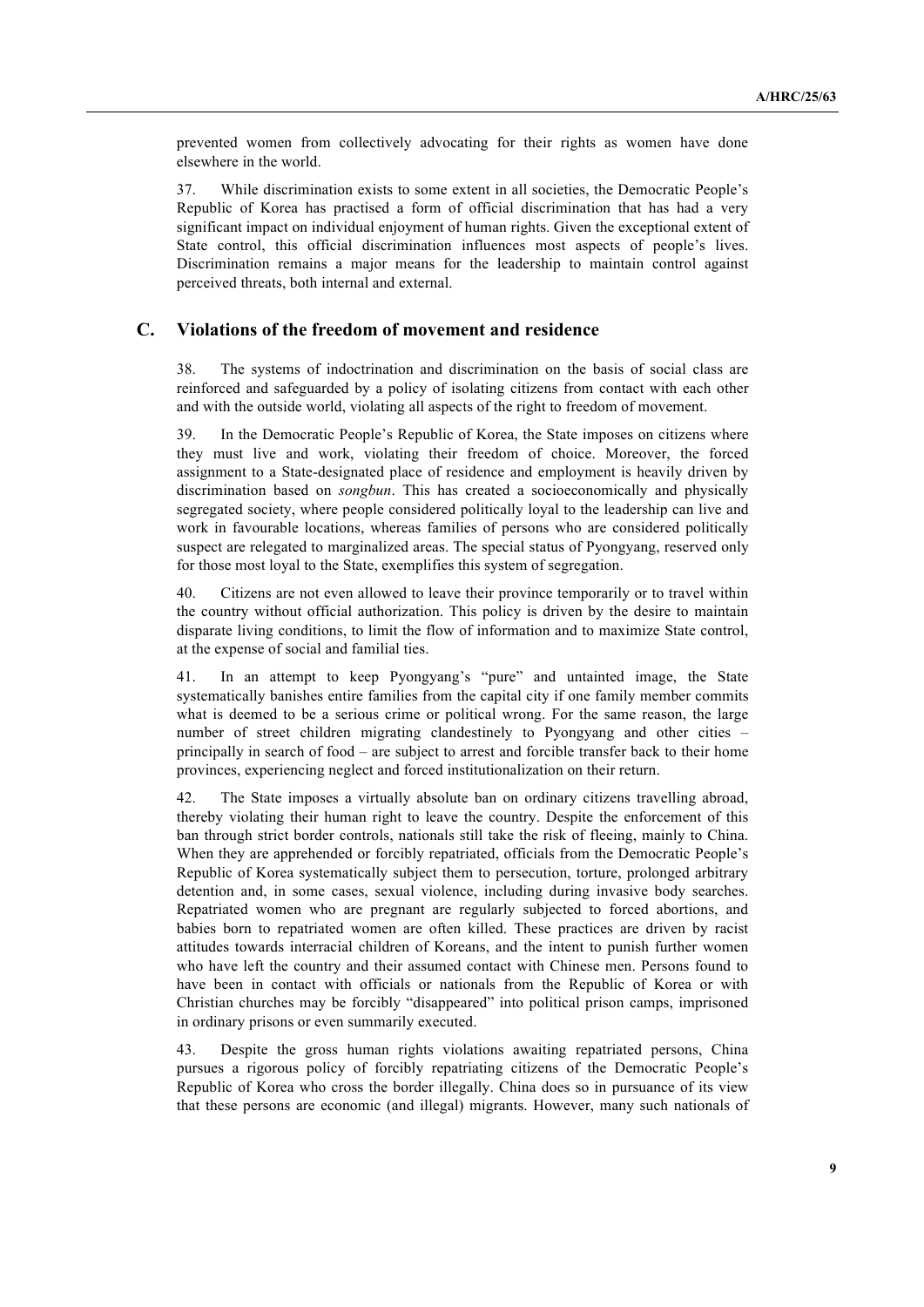the Democratic People's Republic of Korea should be recognized as refugees fleeing persecution or refugees *sur place.* They are thereby entitled to international protection. In forcibly returning nationals of the Democratic People's Republic of Korea, China also violates its obligation to respect the principle of non-refoulement under international refugee and human rights law. In some cases, Chinese officials also appear to provide information on those apprehended to their counterparts in the Democratic People's Republic of Korea.

44. Discrimination against women and their vulnerable status in the Democratic People's Republic of Korea, as well as the prospect of refoulement, make women extremely vulnerable to trafficking in persons. Many women are trafficked by force or deception from the Democratic People's Republic of Korea into or within China for the purposes of exploitation in forced marriage or concubinage, or prostitution under coercive circumstances. An estimated 20,000 children born to women from the Democratic People's Republic of Korea are currently in China. These children are deprived of their rights to birth registration, nationality, education and health care because their birth cannot be registered without exposing the mother to the risk of refoulement by China.

45. The Democratic People's Republic of Korea has repeatedly breached its obligations to respect the rights of its nationals who have special ties to, or claims in relation to, another country, in this case the Republic of Korea, to return there or otherwise to enjoy a facility to meet long separated families. The severe impediments put in place by the Democratic People's Republic of Korea to prevent contact and communication with family members in the Republic of Korea are a breach of the State's obligations under international human rights law. The restrictions are arbitrary, cruel and inhuman. This is particularly the case when previously agreed temporary reunions of separated families are cancelled for wholly unpersuasive reasons, especially given the advanced age of the persons concerned.

#### **D. Violations of the right to food and related aspects of the right to life**

46. The rights to food, freedom from hunger and to life in the context of the Democratic People's Republic of Korea cannot be reduced to a narrow discussion of food shortages and access to a commodity. The State has used food as a means of control over the population. It has prioritized those whom the authorities believe to be crucial in maintaining the regime over those deemed expendable.

47. Confiscation and dispossession of food from those in need, and the provision of food to other groups, follows this logic. The State has practised discrimination with regard to access to and distribution of food based on the *songbun* system. In addition, it privileges certain parts of the country, such as Pyongyang, over others. The State has also failed to take into account the needs of the most vulnerable. The commission is particularly concerned about ongoing chronic malnutrition in children and its long-term effects.

48. The State was aware of the deteriorating food situation in the country well before the first appeal for international aid in 1995. State-controlled production and distribution of food had not been able to provide the population with adequate food since the end of the 1980s. The lack of transparency, accountability and democratic institutions, as well as restrictions on freedom of expression, information and association, prevented the adoption of optimal economic solutions over those in accordance with Party directives. The State has evaded structural reforms to the economy and agriculture for fear of losing its control over the population.

49. During the period of famine, ideological indoctrination was used in order to maintain the regime, at the cost of seriously aggravating hunger and starvation. The concealment of information prevented the population from finding alternatives to the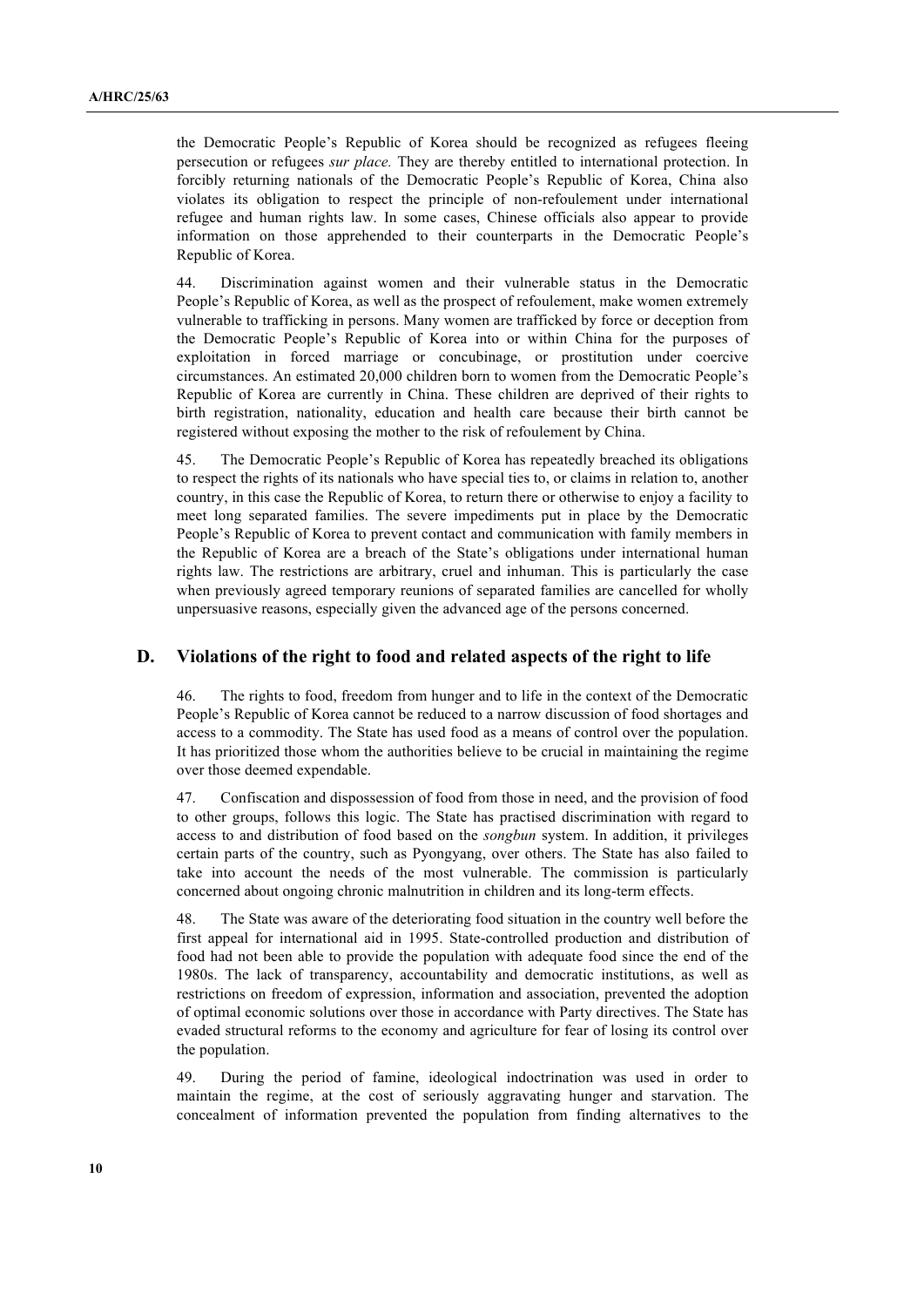collapsing public distribution system. It also delayed international assistance that, provided earlier, could have saved many lives. Despite the State's inability to provide its people with adequate food, it maintained laws and controls effectively criminalizing people's use of key coping mechanisms, particularly moving within or outside the country in search of food and trading or working in informal markets.

50. Even during the worst period of mass starvation, the State impeded the delivery of food aid by imposing conditions that were not based on humanitarian considerations. International humanitarian agencies were subject to restrictions contravening humanitarian principles. Aid organizations were prevented from properly assessing humanitarian needs and monitoring the distribution of aid. The State denied humanitarian access to some of the most affected regions and groups, including homeless children.

51. The State has consistently failed in its obligation to use the maximum of its available resources to feed those who are hungry. Military spending – predominantly on hardware and the development of weapons systems and the nuclear programme – has always been prioritized, even during periods of mass starvation. Nevertheless, the State still failed to feed the ordinary soldiers of its disproportionately large army. Large amounts of State resources, including parallel funds directly controlled by the Supreme Leader, have been spent on luxury goods and the advancement of his personality cult instead of providing food to the starving general population.

52. The State has also used deliberate starvation as a means of control and punishment in detention facilities. This has resulted in the deaths of many political and ordinary prisoners.

53. The commission found evidence of systematic, widespread and grave violations of the right to food in the Democratic People's Republic of Korea. While acknowledging the impact of factors beyond State control over the food situation, the commission finds that decisions, actions and omissions by the State and its leadership caused the death of at least hundreds of thousands of people and inflicted permanent physical and psychological injuries on those who survived.

54. In the highly centralized system of the Democratic People's Republic of Korea, decisions relating to food, including its production and distribution, State budget allocation, decisions relating to humanitarian assistance and the use of international aid, are ultimately made by a small group of officials, who are not accountable to those affected by their decisions.

55. While conditions have changed since the 1990s, hunger and malnutrition continue to be widespread. Deaths from starvation continue to be reported. The commission is concerned that structural issues, including laws and policies that violate the right to adequate food and freedom from hunger, remain in place, which could lead to the recurrence of mass starvation.

#### **E. Arbitrary detention, torture, executions and prison camps**

56. The police and security forces of the Democratic People's Republic of Korea systematically employ violence and punishments that amount to gross human rights violations in order to create a climate of fear that pre-empts any challenge to the current system of government and to the ideology underpinning it. The institutions and officials involved are not held accountable. Impunity reigns.

57. Gross human rights violations in the Democratic People's Republic of Korea involving detention, executions and disappearances are characterized by a high degree of centralized coordination between different parts of the extensive security apparatus. The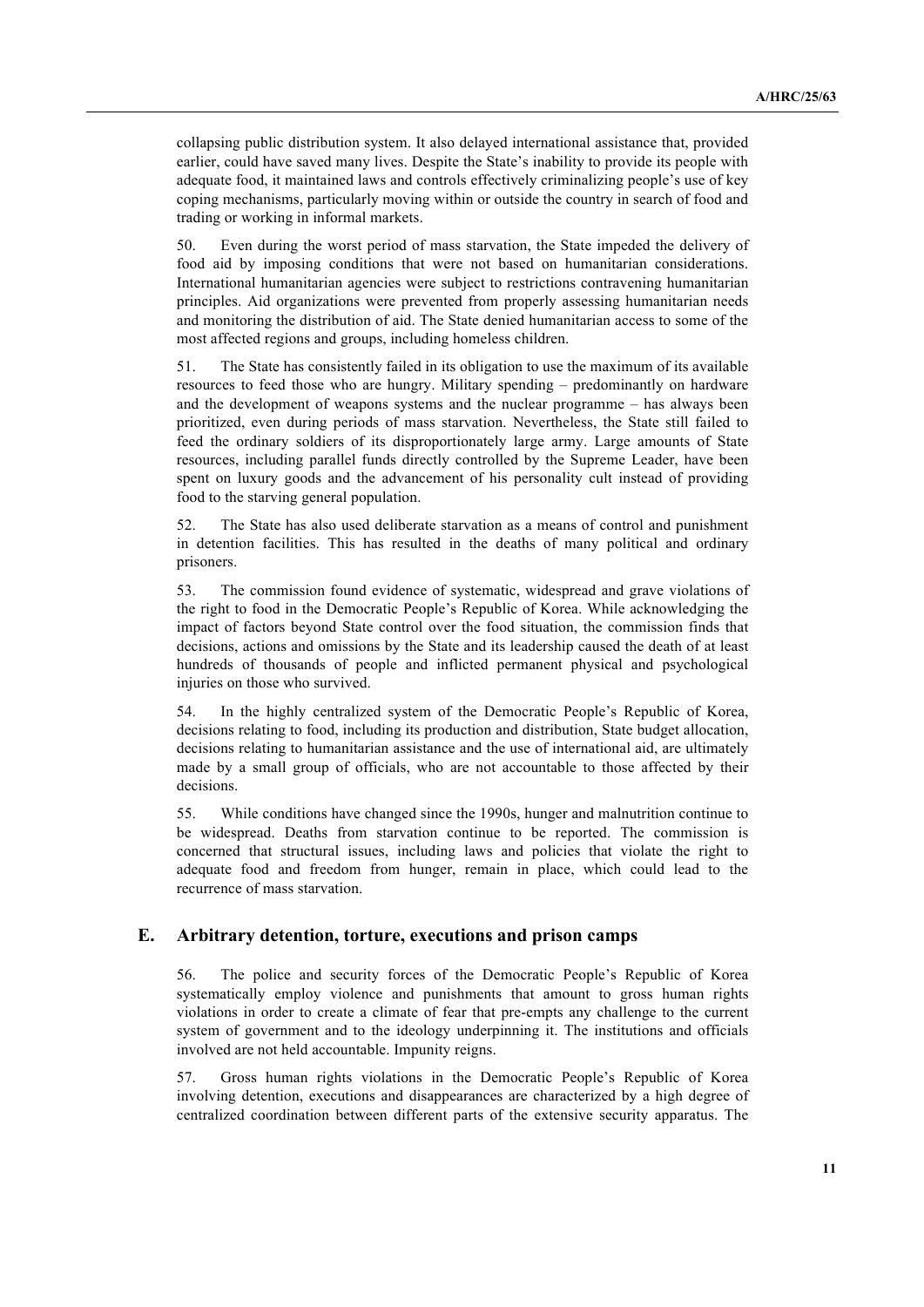State Security Department, the Ministry of People's Security and the Korean People's Army Military Security Command regularly subject persons accused of political crimes to arbitrary arrest and subsequent incommunicado detention for prolonged periods of time. Their families are not informed of their fate or whereabouts. Persons accused of political crimes therefore become victims of enforced disappearance. Making the suspect disappear is a deliberate feature of the system that serves to instil fear in the population.

58. The use of torture is an established feature of the interrogation process in the Democratic People's Republic of Korea, especially in cases involving political crimes. Starvation and other inhumane conditions of detention are deliberately imposed on suspects to increase the pressure on them to confess and to incriminate other persons.

59. Persons who are found to have engaged in major political crimes are "disappeared", without trial or judicial order, to political prison camps (*kwanliso*). There, they are incarcerated and held incommunicado. Their families are not even informed of their fate if they die. In the past, it was common that the authorities sent entire families to political prison camps for political crimes committed by close relatives (including forebears, to the third generation) on the basis of the principle of guilt by association. Such cases still occur, but appear to be less frequent now than in past decades.

60. In the political prison camps of the Democratic People's Republic of Korea, the inmate population has been gradually eliminated through deliberate starvation, forced labour, executions, torture, rape and the denial of reproductive rights enforced through punishment, forced abortion and infanticide. The commission estimates that hundreds of thousands of political prisoners have perished in these camps over the past five decades. The unspeakable atrocities that are being committed against inmates of the *kwanliso* political prison camps resemble the horrors of camps that totalitarian States established during the twentieth century.

61. Although the authorities in the Democratic People's Republic of Korea deny the existence of the camps, this claim was shown to be false by the testimonies of former guards, inmates and neighbours. Satellite imagery proves that the camp system continues to be in operation. While the number of political prison camps and inmates has decreased owing to deaths and some releases, it is estimated that between 80,000 and 120,000 political prisoners are currently detained in four large political prison camps.

62. Gross violations are also being committed in the ordinary prison system, which consists of ordinary prison camps (*kyohwaso*) and various types of short-term forced labour detention facilities. The vast majority of inmates are victims of arbitrary detention, since they are imprisoned without trial or on the basis of a trial that fails to respect the due process and fair trial guarantees set out in international law. Furthermore, many ordinary prisoners are, in fact, political prisoners, who are detained without a substantive reason compatible with international law. Prisoners in the ordinary prison system are systematically subjected to deliberate starvation and illegal forced labour. Torture, rape and other arbitrary cruelties at the hands of guards and fellow prisoners are widespread and committed with impunity.

63. As a matter of State policy, the authorities carry out executions, with or without trial, publicly or secretly, in response to political and other crimes that are often not among the most serious crimes. The policy of regularly carrying out public executions serves to instil fear in the general population. Public executions were most common in the 1990s. However, they continue to be carried out today. In late 2013, there appeared to be a spike in the number of politically motivated public executions.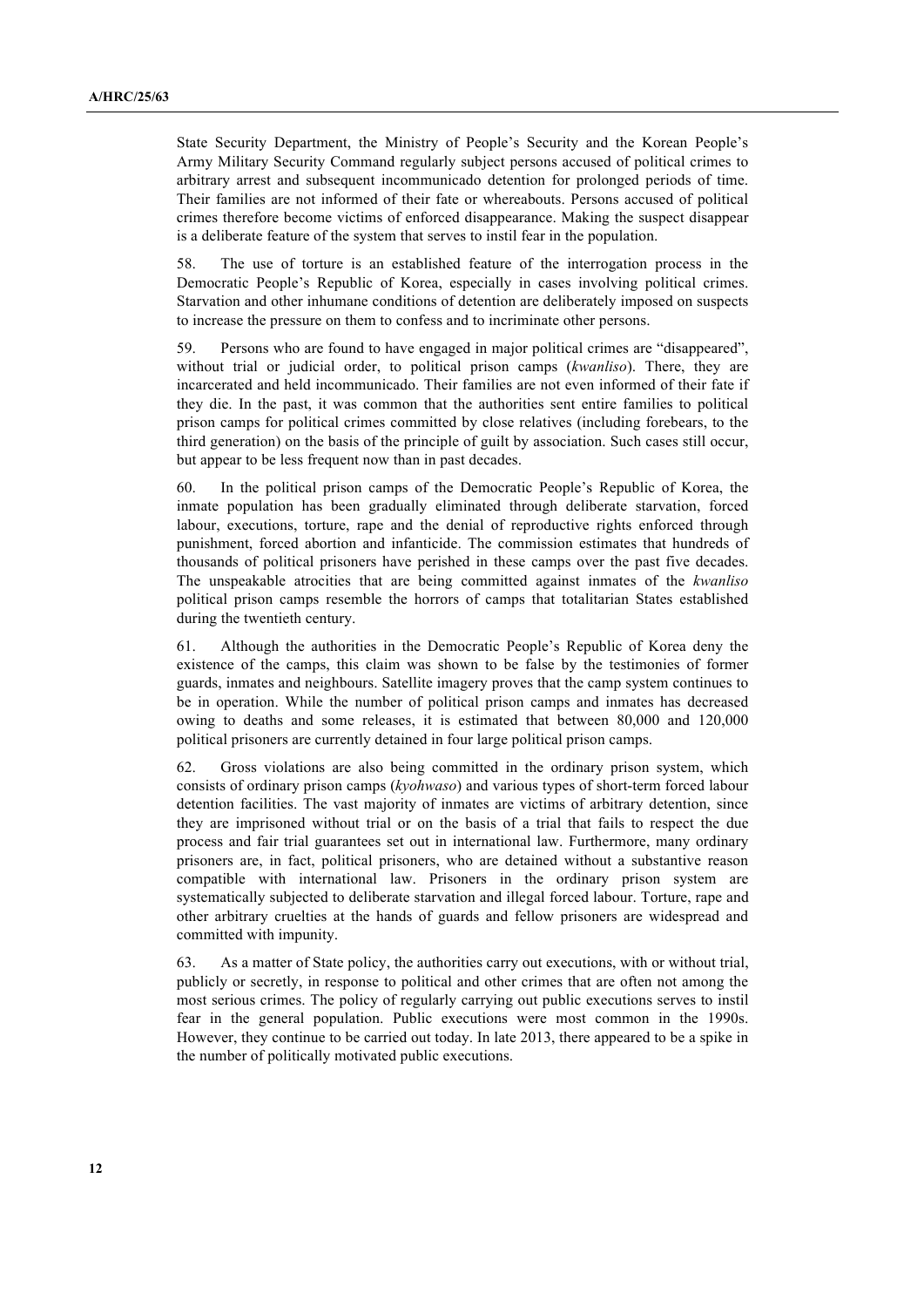#### **F. Abductions and enforced disappearances from other countries**

64. Since 1950, the Democratic People's Republic of Korea has engaged in the systematic abduction, denial of repatriation and subsequent enforced disappearance of persons from other countries on a large scale and as a matter of State policy. Well over 200,000 persons, including children, who were brought from other countries to the Democratic People's Republic of Korea may have become victims of enforced disappearance, as defined in the Declaration on the Protection of All Persons from Enforced Disappearance. More information would have to emerge from the Democratic People's Republic of Korea to provide a more precise estimate of the number of victims.

65. For a nation State that seeks to live alongside others, the above-mentioned actions, in defiance of the sovereignty of other States and the rights of foreign nationals guaranteed under international law, are exceptional.

66. The vast majority of abductions and enforced disappearances are linked to the Korean War and the organized movement of ethnic Koreans from Japan that started in 1959. However, hundreds of nationals of the Republic of Korea, Japan and other States were also abducted and disappeared between the 1960s and 1980s. In more recent years, the Democratic People's Republic of Korea abducted a number of its own nationals and nationals of the Republic of Korea from China.

67. The Democratic People's Republic of Korea used its land, naval and intelligence forces to conduct abductions and arrests. Operations were approved at the level of the Supreme Leader. The vast majority of victims were forcibly disappeared to gain labour and other skills for the State. Some victims were used to further espionage and terrorist activities. Women abducted from Europe, the Middle East and Asia were subjected to forced marriages with men from other countries to prevent liaisons on their part with ethnic Korean women that could result in interracial children. Some of the abducted women have also been subject to sexual exploitation.

68. A number of the forcibly disappeared travelled to the Democratic People's Republic of Korea voluntarily. Others were abducted through physical force or fraudulent persuasion. Subsequently, they were all denied the right to leave the country. They have also been subject to severe deprivation of their liberty and freedom of movement within the Democratic People's Republic of Korea, denied the right to recognition as a person before the law, and the right not to be subjected to torture and other cruel, inhuman or degrading treatment. All of the forcibly disappeared have been placed under strict surveillance. They have been denied education and employment opportunities.

69. Ethnic Koreans from the Republic of Korea and Japan, forcibly disappeared by the Democratic People's Republic of Korea, have been discriminated against for their origins and background. They were categorized as "hostile" and forced to work in mines and farms in remote marginalized areas of the country. Many of them were likely to have been the first victims of the famine in the 1990s because of their lower social status.

70. Non-Korean abductees were not able to integrate into social and economic life in the Democratic People's Republic of Korea as they were detained in tightly controlled compounds. They were denied the right to work, to leave their place of residence or to move freely in society, and they were unable to choose educational opportunities for themselves and their children.

71. Family members abroad and foreign States wishing to exercise their right to provide diplomatic protection have been consistently denied information necessary to establish the fate and whereabouts of the victims. Family members of the disappeared have been subjected to torture and other cruel, inhuman or degrading treatment. They have been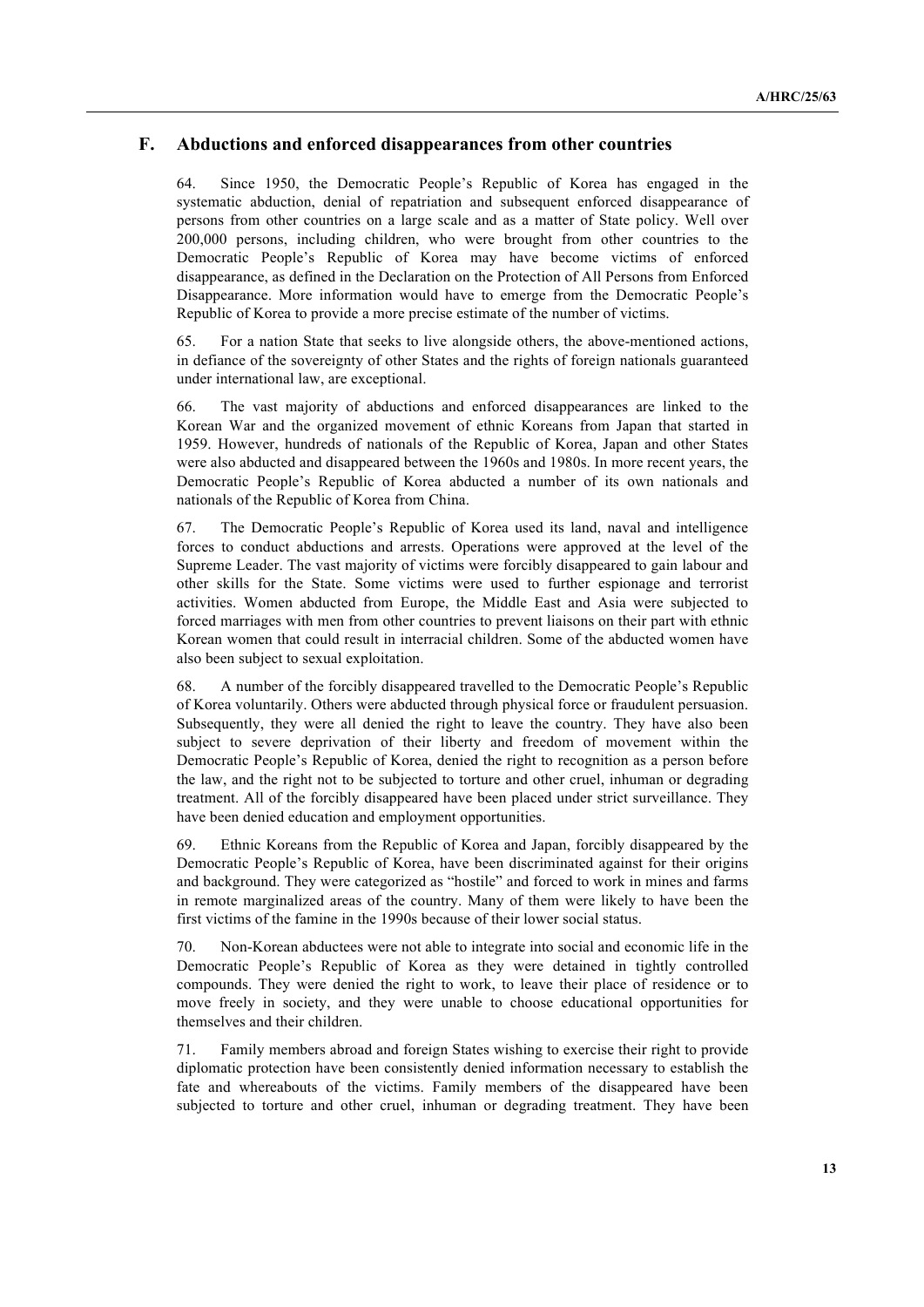denied the right to effective remedies for human rights violations, including the right to the truth. Parents and disappeared children have been denied the right to family life.

72. Despite admitting to the abduction of 13 Japanese nationals by agents of the State, the Democratic People's Republic of Korea has never adequately disavowed the practice of international abductions. Since the 1990s, its agents have abducted a number of persons from Chinese territory, including nationals of China, the Republic of Korea and, in at least one case, a former Japanese national.

73. The commission finds that almost all of the foregoing victims remain disappeared. Human rights violations continue against them and their families. The shock and pain caused by such actions is indescribable.

# **IV. Crimes against humanity**

74. In accordance with Human Rights Council resolution 22/13, the commission carried out its inquiry with a view to ensuring full accountability, in particular where these violations may amount to crimes against humanity. The commission is neither a judicial body nor a prosecutor. It cannot make final determinations of individual criminal responsibility. It can, however, determine whether its findings constitute reasonable grounds establishing that crimes against humanity have been committed so as to merit a criminal investigation by a competent national or international organ of justice.

75. According to that standard, the commission finds that the body of testimony and other information it received establishes that crimes against humanity have been committed in the Democratic People's Republic of Korea, pursuant to policies established at the highest level of the State.**<sup>6</sup>**

76. These crimes against humanity entail extermination, murder, enslavement, torture, imprisonment, rape, forced abortions and other sexual violence, persecution on political, religious, racial and gender grounds, the forcible transfer of populations, the enforced disappearance of persons and the inhumane act of knowingly causing prolonged starvation. The commission further finds that crimes against humanity are ongoing in the Democratic People's Republic of Korea because the policies, institutions and patterns of impunity that lie at their heart remain in place.

77. Persons detained in political and other prison camps, those who try to flee the State, Christians and others considered to introduce subversive influences are the primary targets of a systematic and widespread attack against all populations that are considered to pose a threat to the political system and leadership of the Democratic People's Republic of Korea. This attack is embedded in the larger patterns of politically motivated human rights violations experienced by the general population, including the discriminatory system of classification of persons based on *songbun*.

78. In addition, the commission finds that crimes against humanity have been committed against starving populations, particularly during the 1990s. These crimes arose from decisions and policies violating the right to food, which were applied for the purposes of sustaining the present political system, in full awareness that such decisions would exacerbate starvation and related deaths of much of the population.

79. Lastly, the commission finds that crimes against humanity are being committed against persons from other countries who were systematically abducted or denied

 $6$  See also A/HRC/25/CRP.1, sect. V.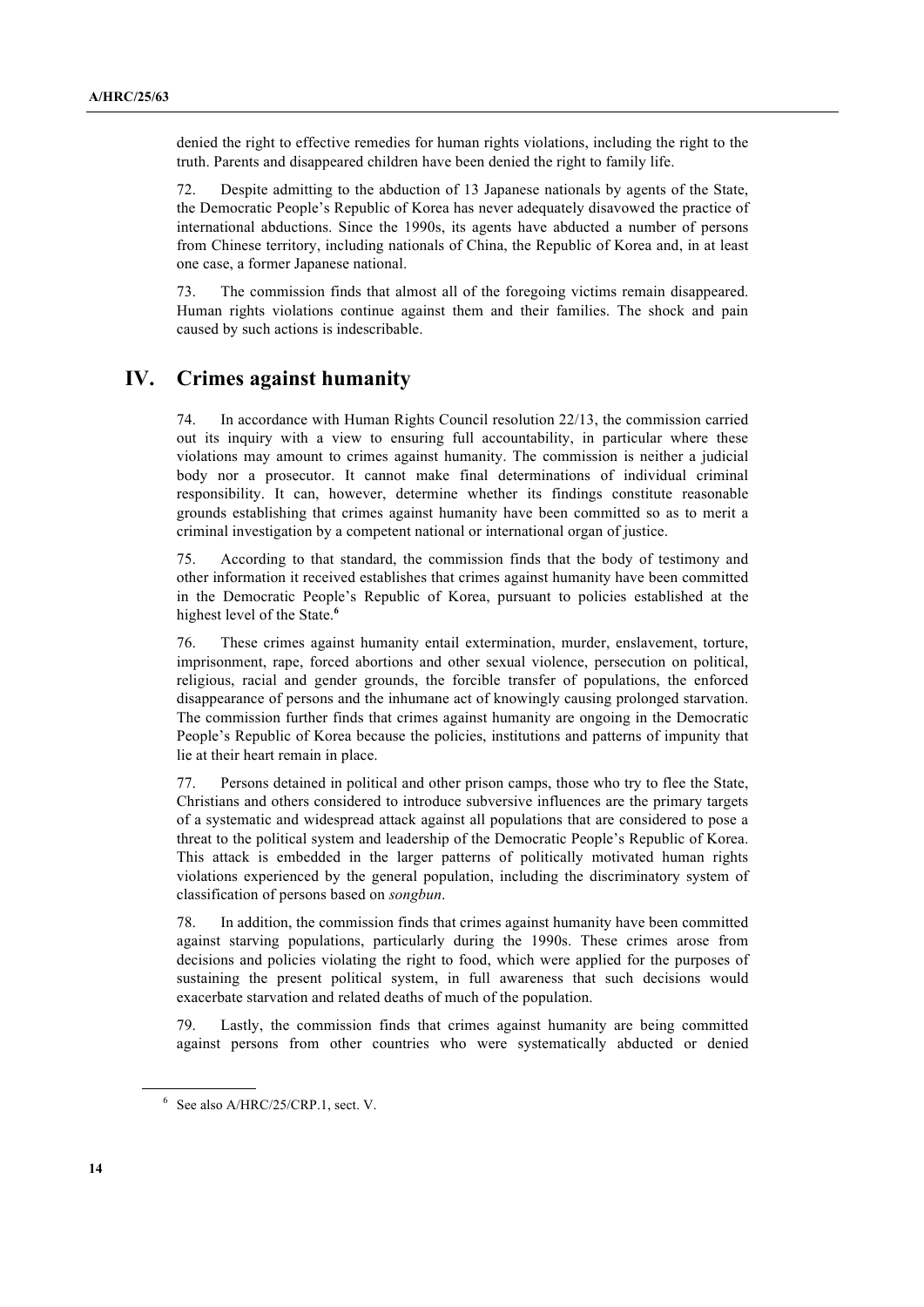repatriation, in order to gain labour and other skills for the Democratic People's Republic of Korea.

### **V. Conclusions and recommendations**

80. **Systematic, widespread and gross human rights violations have been and are being committed by the Democratic People's Republic of Korea, its institutions and officials. In many instances, the violations of human rights found by the commission constitute crimes against humanity. These are not mere excesses of the State; they are essential components of a political system that has moved far from the ideals on which it claims to be founded. The gravity, scale and nature of these violations reveal a State that does not have any parallel in the contemporary world. Political scientists of the twentieth century characterized this type of political organization as a totalitarian State: a State that does not content itself with ensuring the authoritarian rule of a small group of people, but seeks to dominate every aspect of its citizens' lives and terrorizes them from within.**

81. **The Democratic People's Republic of Korea displays many attributes of a totalitarian State: the rule of a single party, led by a single person, is based on an elaborate guiding ideology that its current Supreme Leader refers to as "Kimilsungism-Kimjongilism". The State seeks to ensure that its citizens internalize this guiding ideology by indoctrinating citizens from childhood, suppressing all political and religious expression that questions the official ideology, and tightly controlling citizens' physical movement and their means of communication with each other and with those in other countries. Discrimination on the basis of gender and**  *songbun* **is used to maintain a rigid social structure that is less likely to produce challenges to the political system.** 

82. **The State's monopolization of access to food has been used as an important means to enforce political loyalty. The distribution of food has prioritized those who are useful to the survival of the current political system at the expense of those deemed to be expendable. Citizens' complete dependence on the State led to one of the worst cases of famine in recent history. The authorities have only recently come to tolerate the fact that markets can no longer be fully suppressed. Instead of fully embracing reforms to realize the right to food, however, the Democratic People's Republic of Korea maintains a system of inefficient economic production and discriminatory resource allocation that inevitably produces more unnecessary starvation among its citizens.**

83. **The key to the political system is the vast political and security apparatus that strategically uses surveillance, coercion, fear and punishment to preclude the expression of any dissent. Public executions and enforced disappearance to political prison camps serve as the ultimate means to terrorize the population into submission. The State's violence has been externalized through State-sponsored abductions and enforced disappearances of people from other nations. These international enforced disappearances are unique in their intensity, scale and nature.** 

84. **Today, the Democratic People's Republic of Korea finds itself surrounded by a world that is changing rapidly in political, economic and technological terms. These changes offer opportunities for incremental social change within the State. In response, the authorities engage in gross human rights violations so as to crack down on "subversive" influences from abroad. These influences are symbolized by films and soap operas from the Republic of Korea and other countries, short-wave radio broadcasts and foreign mobile telephones. For the same reason, the State**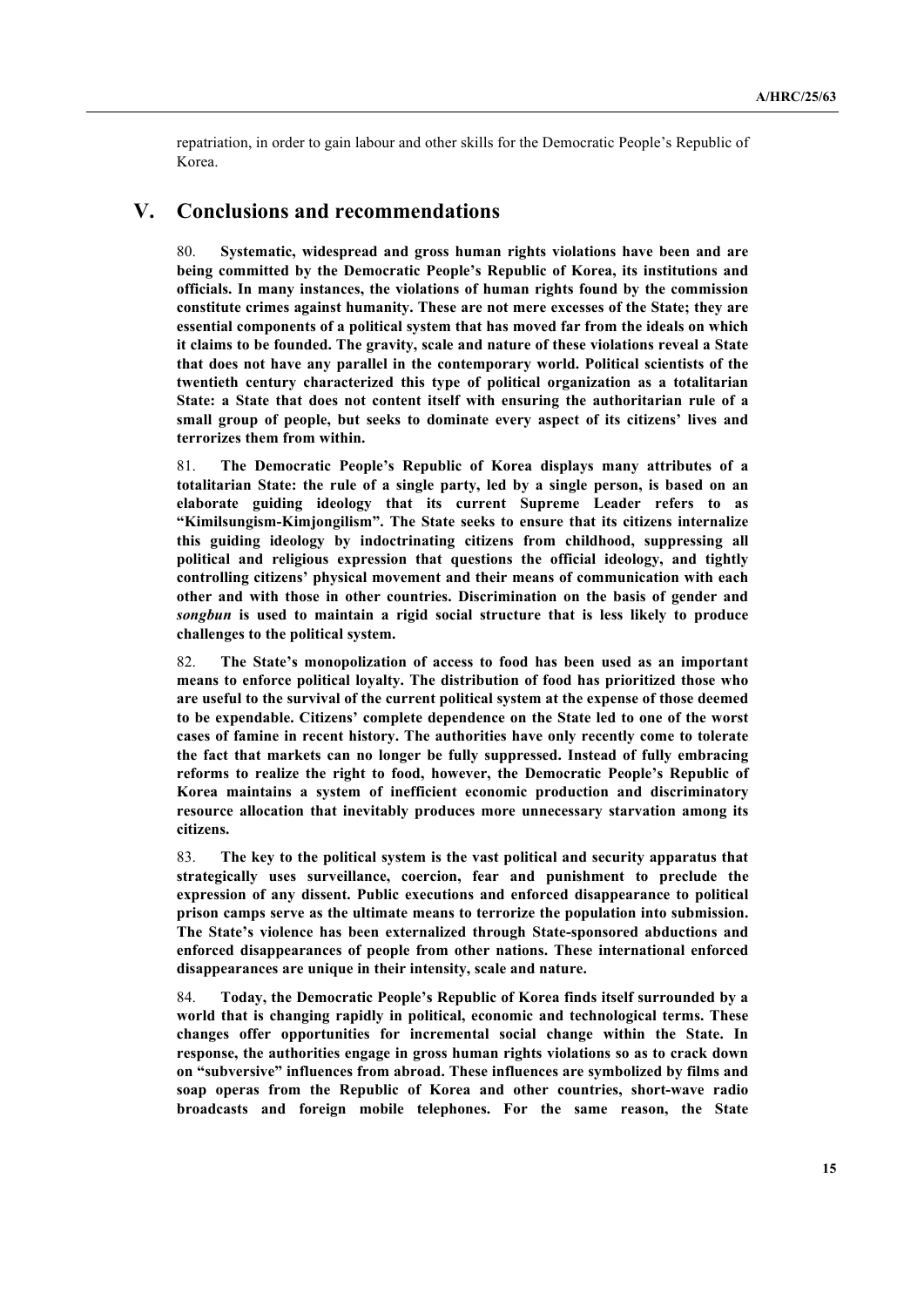**systematically uses violence and punishment to deter its citizens from exercising their human right to leave the country. Persons who are forcibly repatriated from China are commonly subjected to torture, arbitrary detention, summary execution, forced abortion and other forms of sexual violence.**

85. **A number of long-standing and ongoing patterns of systematic and widespread violations, which were documented by the commission, meet the high threshold required for proof of crimes against humanity in international law. The perpetrators enjoy impunity. The Democratic People's Republic of Korea is unwilling to implement its international obligation to prosecute and bring the perpetrators to justice, because those perpetrators act in accordance with State policy.**

86. **The fact that the Democratic People's Republic of Korea, as a State Member of the United Nations, has for decades pursued policies involving crimes that shock the conscience of humanity raises questions about the inadequacy of the response of the international community. The international community must accept its responsibility to protect the people of the Democratic People's Republic of Korea from crimes against humanity, because the Government of the Democratic People's Republic of Korea has manifestly failed to do so. In particular, this responsibility must be accepted in the light of the role played by the international community (and by the great powers in particular) in the division of the Korean peninsula and because of the unresolved legacy of the Korean War. These unfortunate legacies help not only to explain the intractability of the human rights situation but also why an effective response is now imperative.** 

87. **The United Nations must ensure that those most responsible for the crimes against humanity committed in the Democratic People's Republic of Korea are held accountable. Options to achieve this end include a Security Council referral of the situation to the International Criminal Court or the establishment of an ad hoc tribunal by the United Nations. Urgent accountability measures should be combined with a reinforced human rights dialogue, the promotion of incremental change through more people-to-people contact and an inter-Korean agenda for reconciliation.**

88. **On the basis of its findings and conclusions, the Commission makes the recommendations below.**

89. **The commission of inquiry recommends that the Democratic People's Republic of Korea:**

**(a) Undertake profound political and institutional reforms without delay to introduce genuine checks and balances upon the powers of the Supreme Leader and the Workers' Party of Korea; such changes should include an independent and impartial judiciary, a multiparty political system and elected people's assemblies at the local and central levels that emerge from genuinely free and fair elections; reform the security sector by vetting the entire officers' corps for involvement in human rights violations and by limiting the functions of the Korean People's Army to defending the nation against external threats; and dismantle the State Security Department and place the Ministry of Public Security under transparent democratic oversight. An independent constitutional and institutional reform commission, consisting of respected members of society in the Democratic People's Republic of Korea, should be constituted to guide this process and should be assisted by appropriate international experts;**

**(b) Acknowledge the existence of human rights violations, including the political prison camps described by the commission in the present report; provide international humanitarian organizations and human rights monitors with immediate access to the camps and their surviving victims; dismantle all political prison camps**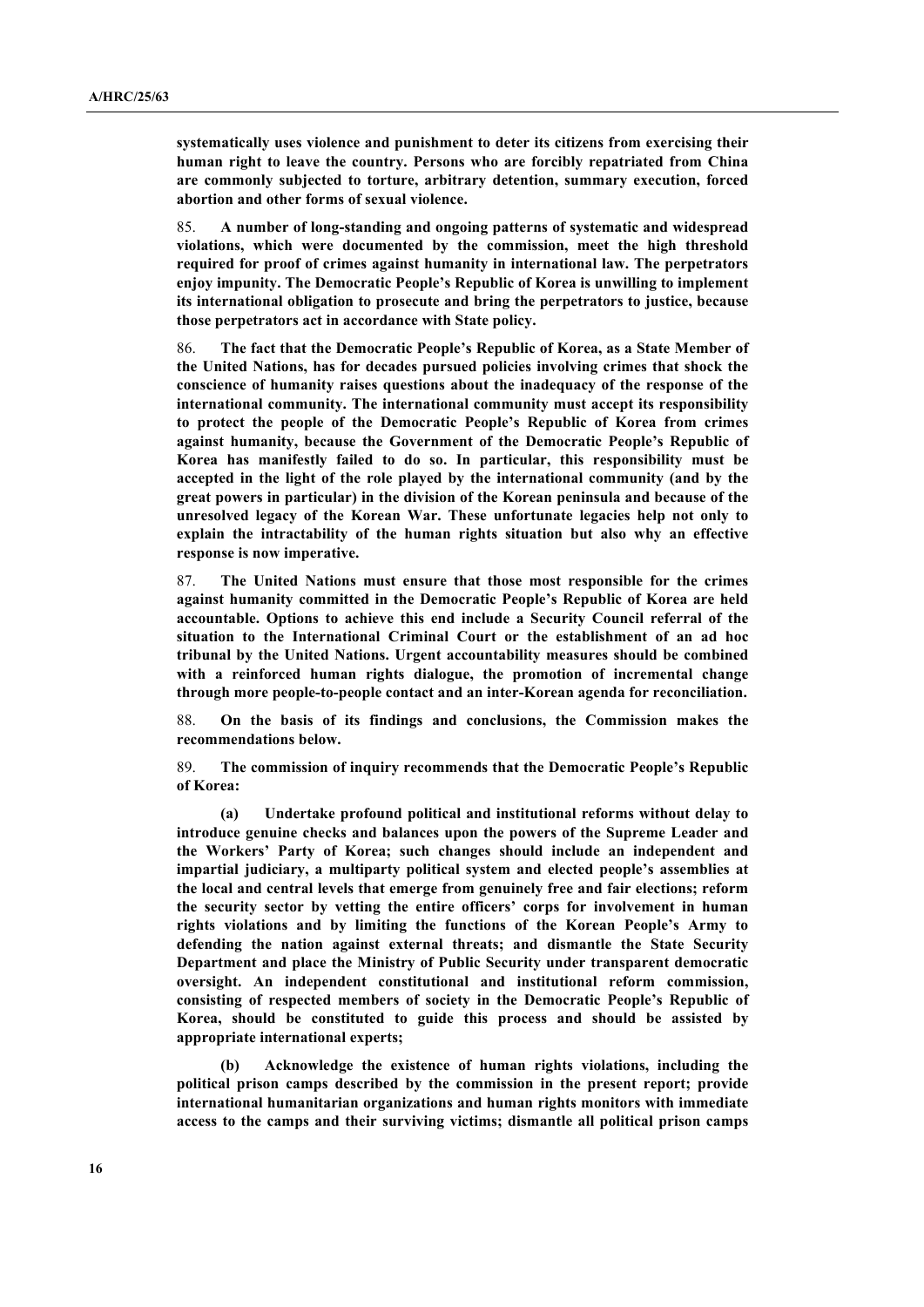**and release all political prisoners; and clarify with full detail the fate of any disappeared persons who cannot be readily traced;**

**(c) Reform the Criminal Code and Code of Criminal Procedure to abolish vaguely worded "anti-State" and "anti-People" crimes and to fully enshrine the right to a fair trial and due process guarantees articulated in the International Covenant on Civil and Political Rights; enforce existing provisions in the Criminal Code and the Code of Criminal Procedure that prohibit and criminalize the use of torture and other inhuman means of interrogation that are illegal under international law; reform the ordinary prison system so as to ensure humane conditions of detention for all inmates deprived of liberty; end reprisals against persons on the basis of guilt by association; and abolish immediately the practice of forcibly resettling the families of convicted criminals;**

**(d) Declare and implement an immediate moratorium on the imposition and execution of the death penalty, followed without undue delay by the abolition of the death penalty both in law and in practice;**

**(e) Allow the establishment of independent newspapers and other media; allow citizens to freely access the Internet, social media, international communications, foreign broadcasts and publications, including the popular culture of other countries; and abolish compulsory participation in mass organizations and indoctrination sessions;**

**(f) Introduce education to ensure respect for human rights and fundamental freedoms; and abolish any propaganda or educational activities that espouse national, racial or political hatred or war propaganda;**

**(g) Allow Christians and other religious believers to exercise their religion independently and publicly, without fear of punishment, reprisal or surveillance;**

**(h) End discrimination against citizens on the basis of their perceived political loyalty or the sociopolitical background of their families, including in matters of access to education and employment;dismantle the neighbourhood watch (***inminban***), the secret resident registration file system, and all surveillance of persons and their communications that serve purposes of political oppression and/or are not subject to effective judicial and democratic control; and publicly acknowledge the extent of surveillance practices carried out in the past and provide citizens with access to their resident registration file;**

**(i) Take immediate measures to ensure gender equality in practice, such as by providing equal access for women in public life and employment; eradicate discriminatory laws, regulations and practices affecting women; take measures to address all forms of violence against women, including domestic violence, sexual and gender-based violence by State agents and/or within State institutions; and respond immediately and effectively to trafficking in women, and address the structural causes that make women vulnerable to such violations;**

**(j) Ensure that citizens can enjoy the right to food and other economic and social rights without discrimination; pay particular attention to the needs of women and vulnerable groups, such as street children, the elderly and persons with disabilities; promote agricultural, economic and financial policies based on democratic participation, good governance and non-discrimination; and legalize and support free market activities, internal and external trade and other independent economic conduct that provide citizens with a livelihood;**

**(k) In the light of the past expenditures by the leadership, the military and security apparatus, realign priorities and dedicate the resources made available to**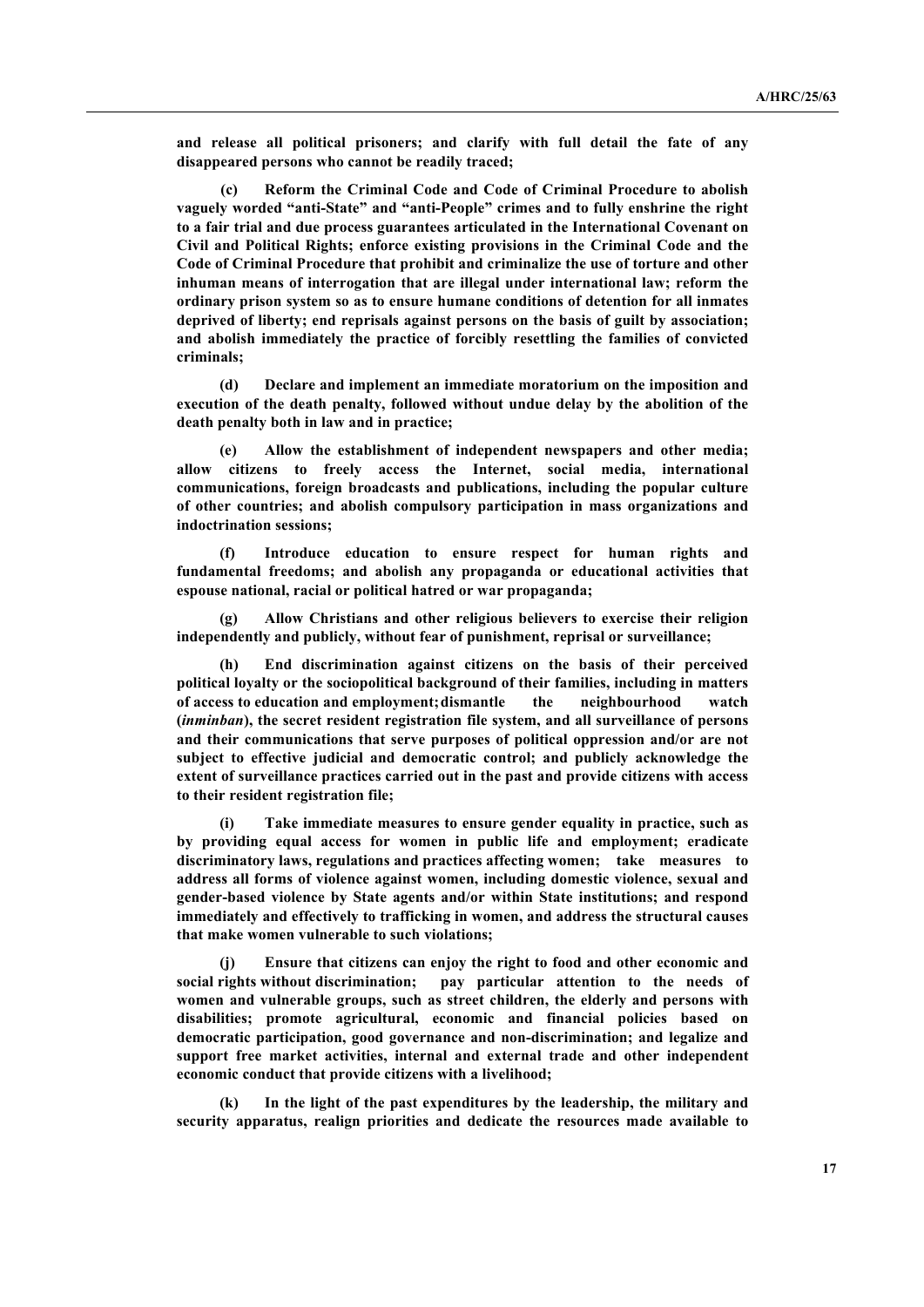**ensure, as necessary, freedom from hunger and other essential minimum standards for citizens, including those citizens serving in the armed forces;**

**(l) Where necessary to ensure the right to food, seek international humanitarian assistance without delay; provide international humanitarian organizations with free and unimpeded access to all populations in need, including for the purposes of effective monitoring; and hold accountable State officials who illegally divert humanitarian aid for improper purposes;**

**(m) Abolish the de facto prohibition on foreign travel imposed on ordinary citizens; decriminalize illegal border crossings and introduce border controls that conform to international standards; renounce orders to shoot and kill at the border; cease to regard citizens repatriated from China as political criminals or to subject them to imprisonment, execution, torture, arbitrary detention, deliberate starvation, illegal cavity searches, forced abortions and other sexual violence; and abolish the State's compulsory designation of places of residence and employment, as well as the requirement to obtain a permit for domestic travel outside a person's designated province;**

**(n) Provide the families and nations of origin of all persons who have been abducted, or otherwise forcibly disappeared, with full information on their fate and whereabouts, if they have survived; allow those who remain alive, and their descendants, to return immediately to their countries of origin; and, in close cooperation with their families and nations of origin, identify and repatriate the physical remains of those who have died;**

**(o) Allow separated families to unite, including by allowing citizens to travel or emigrate where they choose; and immediately provide such persons with facilities for unmonitored communications by way of mail, telephone, email and any other means of communication;**

**(p) Prosecute and bring to justice those persons most responsible for alleged crimes against humanity; appoint a special prosecutor to supervise this process; ensure that victims and their families are provided with adequate, prompt and effective reparation and remedies, including by knowing the truth about the violations that have been suffered; launch a people-driven process to establish the truth about the violations; provide adults and children with comprehensive education on national and international law and practice on human rights and democratic governance; and seek international advice and support for transitional justice measures;**

**(q) Take immediate steps to end all other human rights violations and to address the human rights concerns raised by the commission in the present report, as well as in successive resolutions of the General Assembly and the Human Rights Council, in the procedures of universal periodic review and in the reports of special procedures mandate holders and the treaty bodies;**

**(r) Ratify without delay the International Convention for the Protection of All Persons from Enforced Disappearance, the Convention on the Rights of Persons with Disabilities, the Rome Statute of the International Criminal Court and the fundamental conventions of the International Labour Organization;**

**(s) Accept immediately a field-based presence and technical assistance from the Office of the United Nations High Commissioner for Human Rights and other relevant United Nations entities to help to implement the above-mentioned recommendations.**

90. **The commission of inquiry recommends that China and other States:**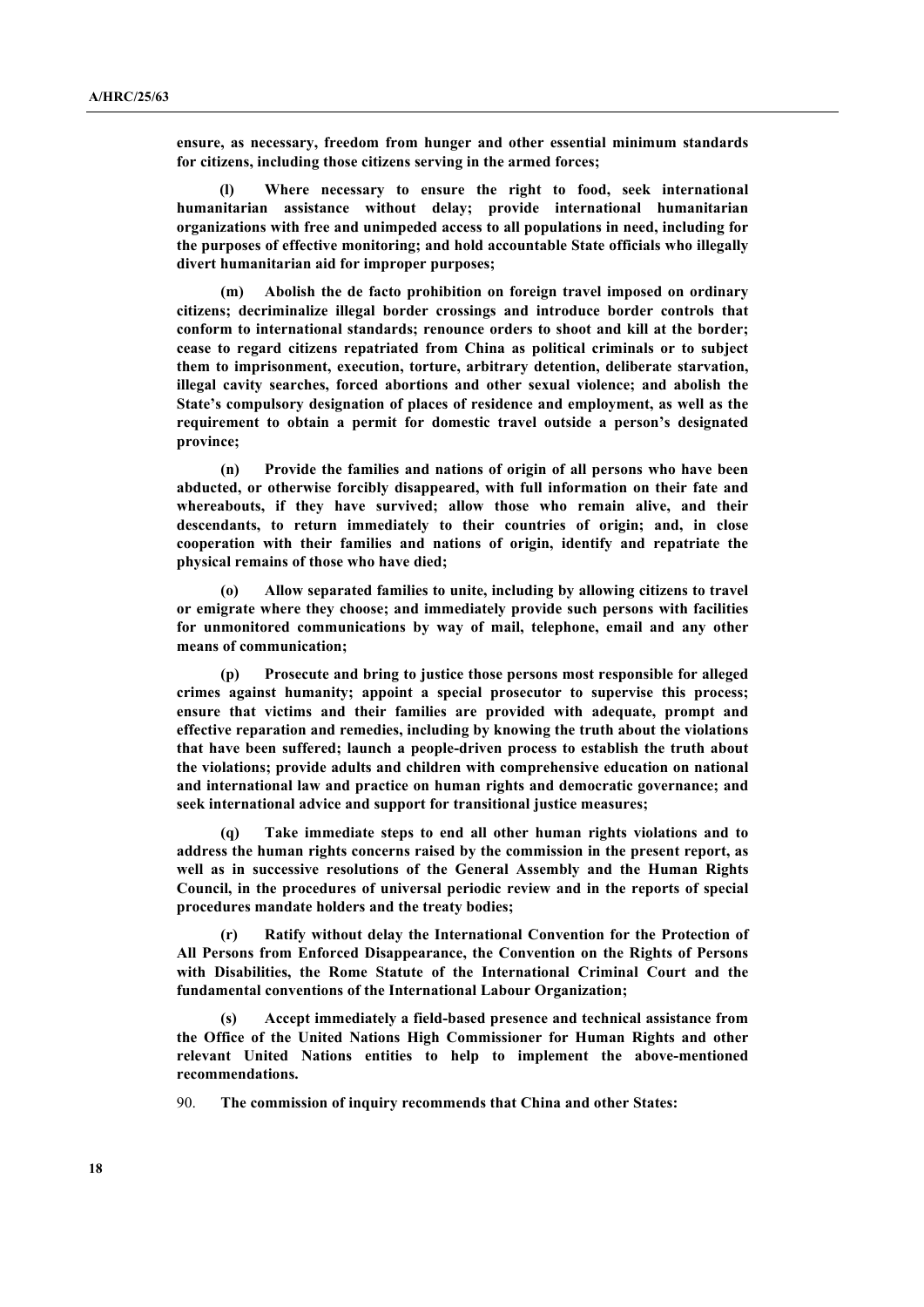**(a) Respect the principle of non-refoulement and, accordingly, abstain from forcibly repatriating any persons to the Democratic People's Republic of Korea, unless the treatment there, as verified by international human rights monitors, markedly improves; extend asylum and other means of durable protection to persons fleeing the Democratic People's Republic of Korea who need international protection; ensure that such persons are fully integrated and duly protected from discrimination; stop providing information on activities and contacts of persons from the Democratic People's Republic of Korea living in China to the State Security Department and other security agencies in the Democratic People's Republic of Korea; and allow persons from the Democratic People's Republic of Korea free access to diplomatic and consular representations of any State that may be willing to extend nationality or other forms of protection to them;**

**(b) Provide the Office of the United Nations High Commissioner for Refugees, and relevant humanitarian organizations, full and unimpeded access to all persons from the Democratic People's Republic of Korea seeking such contact;**

**(c) Request technical assistance from the United Nations to help to meet the obligations imposed under international refugee law, and ensure the effective protection of persons from trafficking;**

**(d) Adopt a victim-centric and human rights-based approach to trafficking in persons, including by providing victims with the right to stay in the country and access to legal protection and basic services, such as medical treatment, education and employment opportunities equivalent to those afforded to their own citizens;**

**(e) Regularize the status of women and men from the Democratic People's Republic of Korea who marry or have a child with a Chinese citizen; and ensure that all such children may realize their rights to birth registration and Chinese nationality where applicable, and have access to education and health care without discrimination;**

**(f) Take immediate measures to prevent agents of the Democratic People's Republic of Korea from carrying out further abductions from Chinese territory; prosecute and adequately punish apprehended perpetrators of abduction and demand the extradition of those giving such orders so that they may be tried in accordance with law. China should raise with the Supreme Leader of the Democratic People's Republic of Korea and other high-level authorities the issues of abductions, the infanticide of children entitled to Chinese nationality, forced abortions imposed on repatriated women and other human rights violations that target persons repatriated from China.** 

91. **The commission of inquiry recommends that the Korean people foster inter-Korean dialogue in a phased approach leading to an agenda for reconciliation. Inter-Korean dialogue could be furthered through such initiatives as friendly sporting events; academic and business interactions; scholarships and apprenticeships for young people from the Democratic People's Republic of Korea; student exchanges; exchanges between civil society organizations, including national Red Cross Societies; contacts between professional organizations and women's groups; and the development of "sister city" relationships and, eventually, the re-establishment of transport and communication links.** 

92. **The commission of inquiry recommends that States and civil society organizations foster opportunities for people-to-people dialogue and contact in such areas as culture, science, sports, good governance and economic development that provide citizens of the Democratic People's Republic of Korea with opportunities to exchange information and be exposed to experiences outside their home country. The**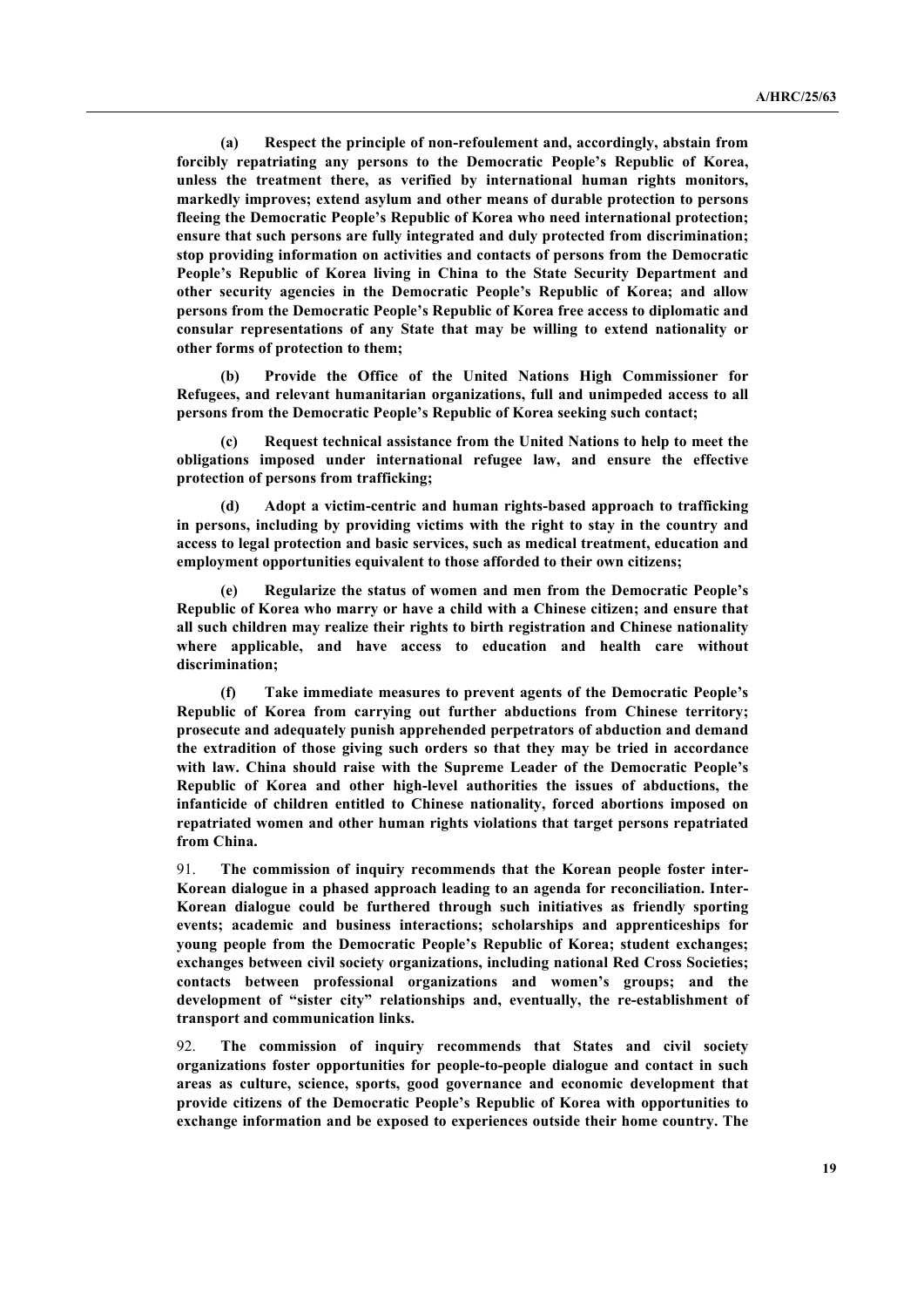**Democratic People's Republic of Korea and other States should remove applicable obstacles to people-to-people contact, including measures that criminalize travel and contact to the extent that these are not in accordance with relevant obligations under international human rights law.**

93. **The commission also recommends that States, foundations and engaged business enterprises provide more support for the work of civil society organizations to improve the situation of human rights in the Democratic People's Republic of Korea, including efforts to document human rights violations and to broadcast accessible information into each country. Eventually, and once conditions are deemed to be appropriate, such foundations and enterprises should join forces with the Governments concerned to coordinate efforts to adopt a coherent plan for the development of the country, creation of livelihoods for the population and the advancement of the situation of human rights.**

94. **With regard to the international community and the United Nations, the commission makes the following recommendations:**

**(a) The Security Council should refer the situation in the Democratic People's Republic of Korea to the International Criminal Court for action in accordance with that court's jurisdiction. The Security Council should also adopt targeted sanctions against those who appear to be most responsible for crimes against humanity. In the light of the dire social and economic situation of the general population, the commission does not support sanctions imposed by the Security Council or introduced bilaterally that are targeted against the population or the economy as a whole;**

**(b) The General Assembly and the Human Rights Council should extend the country-specific human rights monitoring and reporting mechanisms on the Democratic People's Republic of Korea that predate the establishment of the commission; these include the periodic reports of the Secretary-General and the United Nations High Commissioner for Human Rights, as well as the mandate of the Special Rapporteur on the situation of human rights in the Democratic People's Republic of Korea. Such mechanisms should be mandated to focus on ensuring accountability, in particular for crimes against humanity, and should report on the implementation of the commission's recommendations;**

**(c) The United Nations High Commissioner for Human Rights, with full support from the Human Rights Council and the General Assembly, should establish a structure to help to ensure accountability for human rights violations in the Democratic People's Republic of Korea, in particular where such violations amount to crimes against humanity. The structure should build on the collection of evidence and documentation work of the commission, and further expand its database. It should be field-based, supported by adequate personnel deployed to the region so as to enjoy sustained access to victims and witnesses. In addition to informing the work of human rights reporting mechanisms and serving as a secure archive for information provided by relevant stakeholders, the work of such a structure should facilitate United Nations efforts to prosecute, or otherwise render accountable, those most responsible for crimes against humanity;**

**(d) The High Commissioner should continue the engagement of OHCHR with the Democratic People's Republic of Korea, offering technical assistance and enhancing advocacy initiatives. The High Commissioner should facilitate the implementation of a strategy led by the Special Rapporteur and involving all concerned human rights mechanisms of the United Nations system to address, coherently and without delay, the special issue of international abductions and**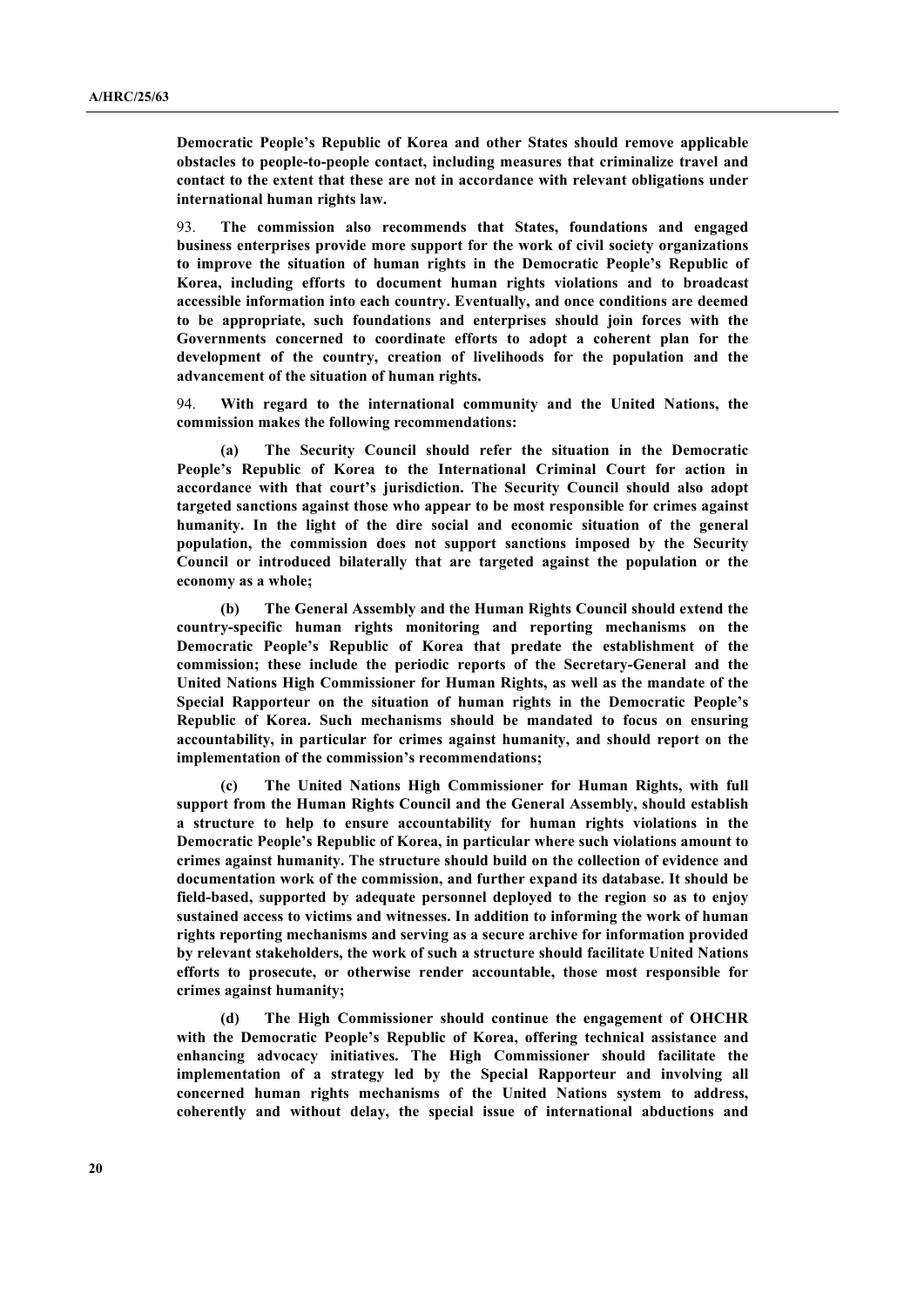**enforced disappearances and related matters described in the present report. Member States should afford full cooperation to ensure the implementation of such a strategy;**

**(e) The High Commissioner should periodically report to the Human Rights Council and other appropriate United Nations organs on the implementation of the recommendations contained in the present report;**

**(f) The Human Rights Council should ensure that the conclusions and recommendations of the commission do not pass from the active attention of the international community. Where so much suffering has occurred, and is still occurring, action is the shared responsibility of the entire international community;**

**(g) The United Nations Secretariat and agencies should urgently adopt and implement a common "Rights up Front" strategy to ensure that all engagement with the Democratic People's Republic of Korea effectively takes into account, and addresses, human rights concerns, including those collected in the present report. The United Nations should immediately apply this strategy to help to prevent the recurrence or continuation of crimes against humanity in the Democratic People's Republic of Korea. The strategy should contemplate the possibility of the Secretary-General referring the situation to the Security Council;**

**(h) States that have historically friendly ties with the Democratic People's Republic of Korea, major donors and potential donors, as well as those States already engaged with the Democratic People's Republic of Korea in the framework of the sixparty talks, should form a human rights contact group to raise concerns about the situation of human rights in the Democratic People's Republic of Korea and to provide support for initiatives to improve it;**

**(i) States should not use the provision of food and other essential humanitarian assistance to impose economic or political pressure on the Democratic People's Republic of Korea. Humanitarian assistance should be provided in accordance with humanitarian and human rights principles, including the principle of non-discrimination. Aid should only be curbed to the extent that unimpeded international humanitarian access and related monitoring is not adequately guaranteed. Bilateral and multilateral providers of assistance should coordinate their efforts to ensure that adequate conditions of humanitarian access and related monitoring are provided by the Democratic People's Republic of Korea;**

**(j) Without prejudice to all the obligations under international law that the Democratic People's Republic of Korea must immediately implement, the United Nations and the States that were parties to the Korean War should take steps to convene a high-level political conference. Participants in that conference should consider and, if agreed, ratify a final peaceful settlement of the war that commits all parties to the principles of the Charter of the United Nations, including respect for human rights and fundamental freedoms. States of the region should intensify their cooperation and consider following such examples as the Helsinki Process.**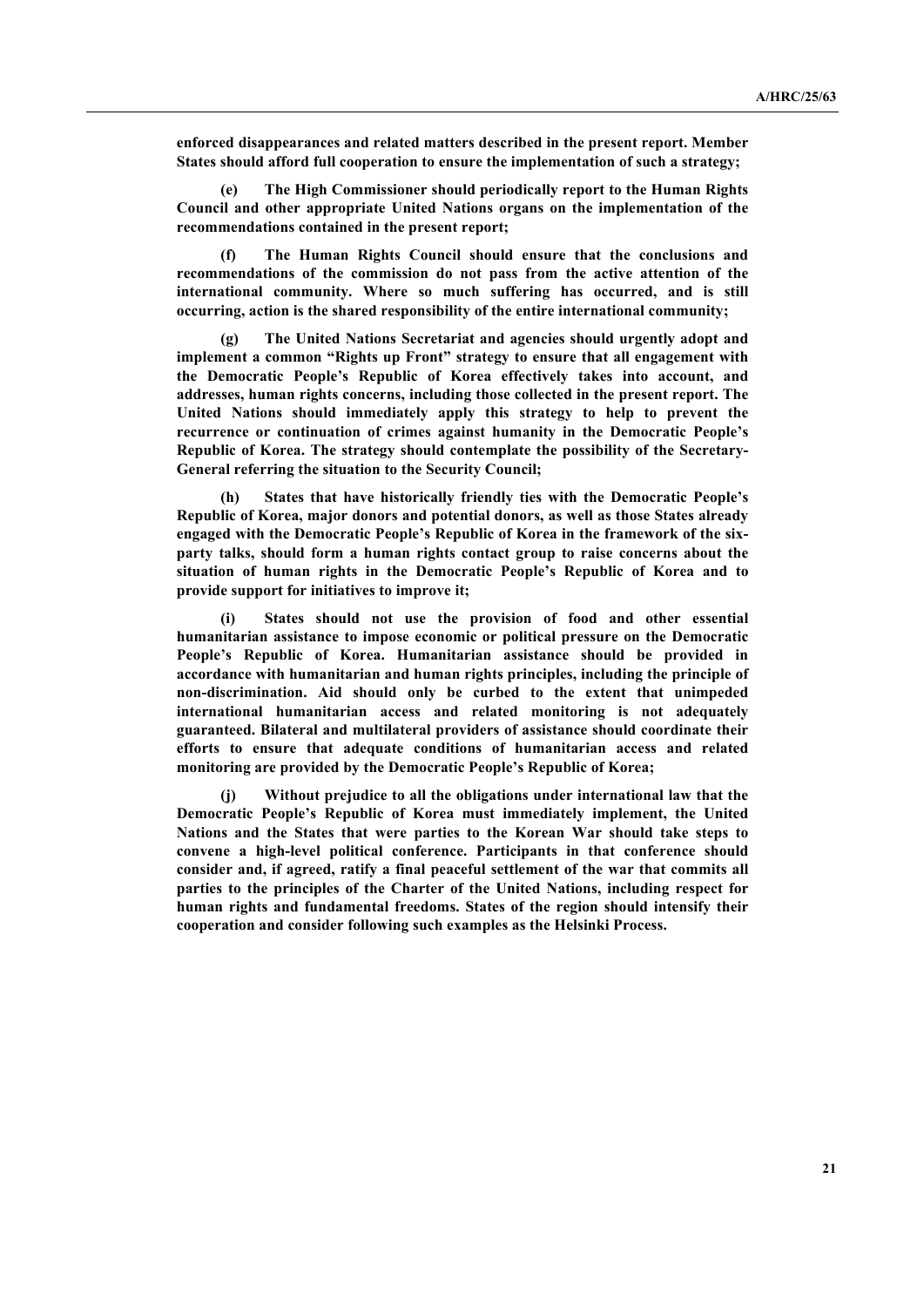# **Annex I**

*[English only]*

**Correspondence with the Supreme Leader of the Democratic People's Republic of Korea and First Secretary of the Workers' Party of Korea, Kim Jong-un**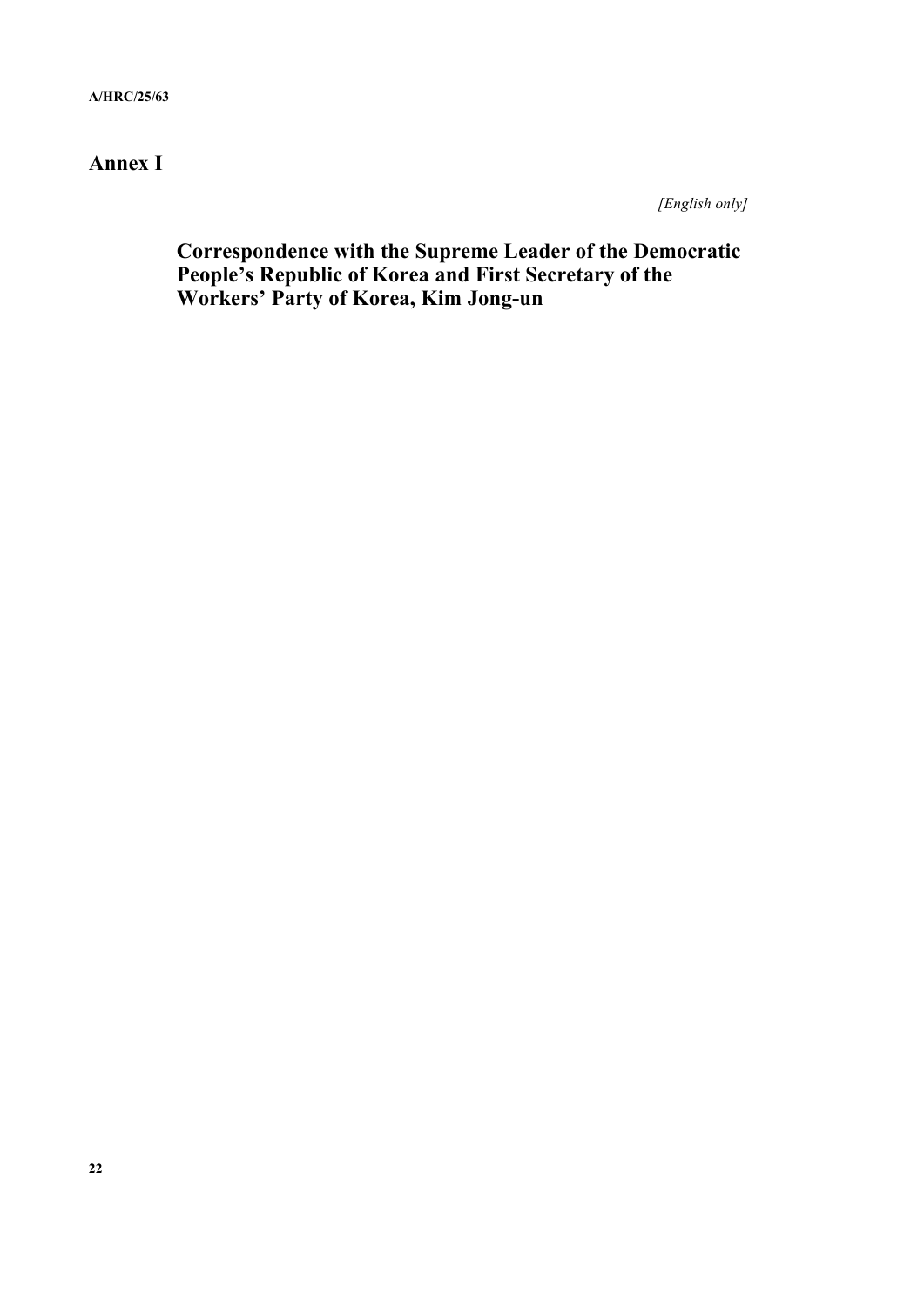

유엔 조선민주주의인민공화국 인권조사위원회 COMMISSION OF INQUIRY ON HUMAN RIGHTS IN THE DEMOCRATIC PEOPLE'S REPUBLIC OF KOREA

RIFERENCE: COEDPRICOC/6062

20 January 2014

#### Excellency,

Further to my letter dated 16 July 2013, I am writing you again in my capacity as the Chair of the United Nations Commission of Inquiry on Human Rights in the Democratic People's Republic of Korea. The Commission was established by the Human Rights Council of the United Nations. It has the mandate to investigate alleged grave, systematic and widespread human rights violations in the Democratic People's Republic of Korea with a view to ensuring full accountability, in particular where any such violations amount to crimes against humanity. The Commission has concluded its inquiry, having carefully reviewed the wealth of relevant information which it received in the course of public hearings involving victims and other witnesses, confidential interviews and submissions received from concerned stakeholders.

The Commission regrets that Your Excellency's Government has not availed itself of the opportunity to cooperate with the Commission, including by taking up repeated offers to participate and to make representations at its public hearings. We also regret the fact that, despite our repeated requests, the Commission has not been invited to visit the Democratic People's Republic of Korea and that it has not been provided with information in any manner that Your Excellency's Government would have considered suitable.

The Commission has found that systematic, widespread and gross human rights violations have been, and are being, committed by the Democratic People's Republic of Korea, its institutions and officials. In many instances, the violations of human rights found by the Commission entail crimes against humanity. The comprehensive annex to this letter details the findings of the Commission. These findings substantiate and sustain the foregoing conclusions. Any official of the Democratic People's Republic of Korea who commits, orders, solicits or aids and abets crimes against humanity incurs criminal responsibility by international law and must be held accountable under that law.

His Excellency Mr. Kim Jong-un Supreme Leader, Democratic People's Republic of Korea First Secretary of the Workers' Party of Korea Pyongyang, Democratic People's Republic of Korea Permanent Mission of the Democratic People's Republic of Korea to the United Nations in Geneva E-mail: mission.korea-dpr@ties.itu.int

> ORCHR PALAIS DES NATIONS, 8-14 AVENUE DE LA PAIX, CH-LÍ11 GENEVA 10 E-MAIL: coidprice/brokes/industrial/educate - FAX: +41 22 917 90 18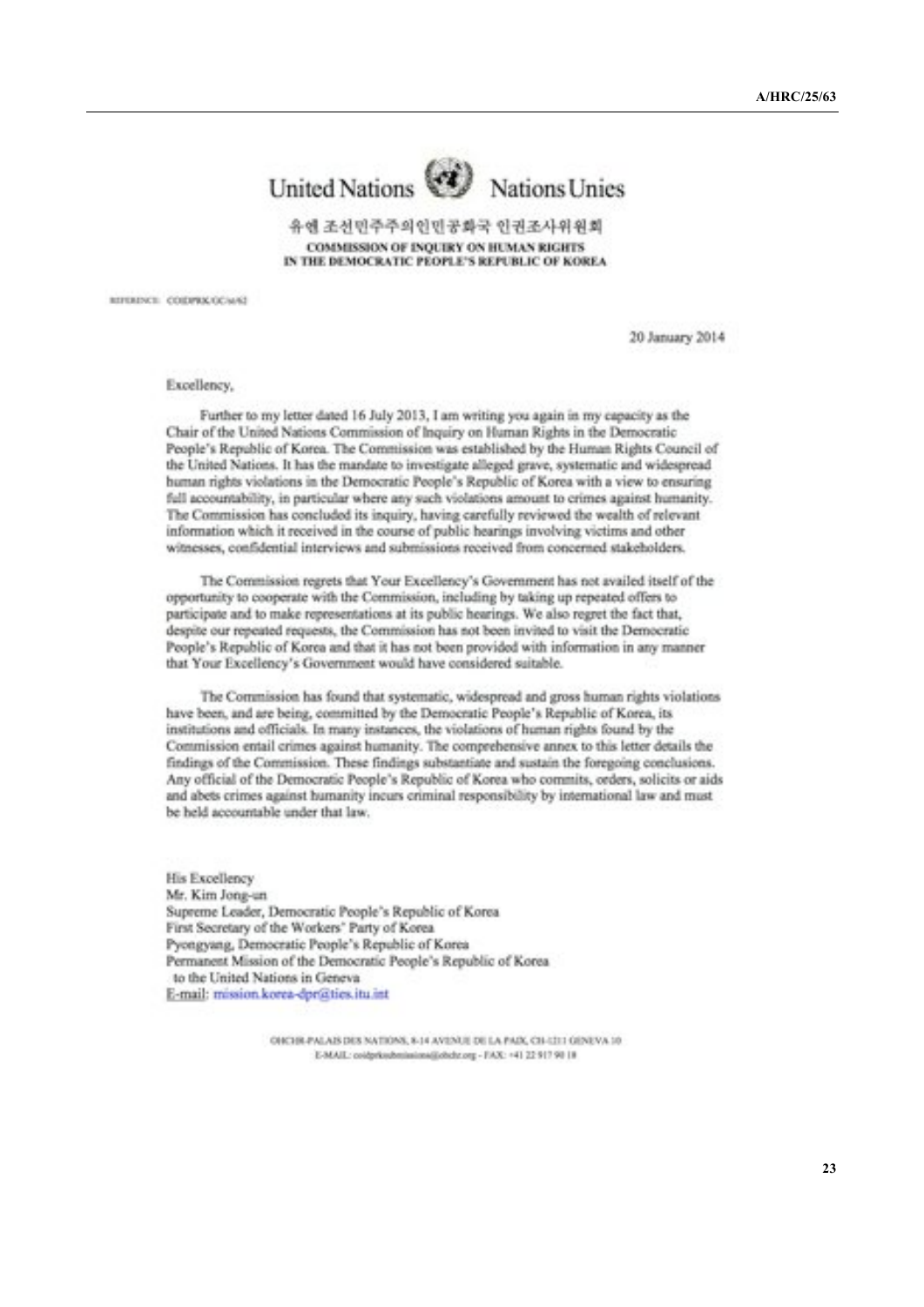**NATIONS UNIES** 

PAGE 2

Even without being directly involved in crimes against humanity, a military commander may be held responsible for crimes against humanity committed by forces under the commander's effective command and control, in the event of failing to exercise control properly over such forces, where (1) the commander knew or, owing to the circumstances at the time, should have known that the forces were committing or about to commit such crimes, and (2) the commander failed to take all necessary and reasonable measures within his power to prevent or repress their commission or to submit the matter to the competent authorities for investigation and prosecution.

 $(x)$ 

On the same basis, a civilian superior will incur personal criminal responsibility if (1) the civilian superior knew, or consciously disregarded, information which clearly indicated that subordinates within his effective responsibility and control were committing crimes against humanity, and (2) the civilian superior fails to take all necessary and reasonable measures within the superior's power to prevent or repress their commission or to submit the matter to competent authorities for investigation and prosecution.

In your capacities as Supreme Leader of the Democratic People's Republic of Korea, First Secretary of the Workers' Party of Korea and Chairman of the Party's Central Military Commission, First Chairman of the National Defence Commission and Supreme Commander of the Korean People's Army, the Commission, therefore, wishes to draw your attention in particular to the following findings:

- Ŀ The Commission has found that officials of the State Security Department, the Ministry of People's Security, the Korean People's Army, the Office of the Public Prosecutor, the judiciary and the Workers' Party of Korea have committed and are committing, crimes against humanity. These officials are acting under the effective control of the central organs of the Workers' Party of Korea, the National Defence Commission and the Supreme Leader of the Democratic People's Republic of Korea. It is open to inference that the officials, are, in some instances, acting under your personal control.
- The Commission has found that persons detained in political prison camps (kwanliso) and  $2.7$ other prison camps, those who try to flee your country, adherents to the Christian religion and others considered to be introducing subversive influences are subjected to crimes against humanity. This occurs as part of a systematic and widespread attack of the State against anyone who is considered to pose a threat to the political system and the leadership of the Democratic People's Republic of Korea. The foregoing attack is embedded in the larger patterns of politically motivated human rights violations experienced by the general population, including the discriminatory system of classification based on zongbun.
- 3. The Commission has also found that crimes against humanity have been, and are being, committed against persons from the Republic of Korea, Japan and other countries who have been systematically abducted or denied repatriation, ostensibly to gain labour and other skills for the Democratic People's Republic of Korea. These persons are victims of ongoing crimes of enforced disappearance. Officials who fail to acknowledge their deprivation of liberty or fail to provide available information about their fate and whereabouts may also incur criminal responsibility, even if they did not themselves participate in the original abduction or denial of repatriation.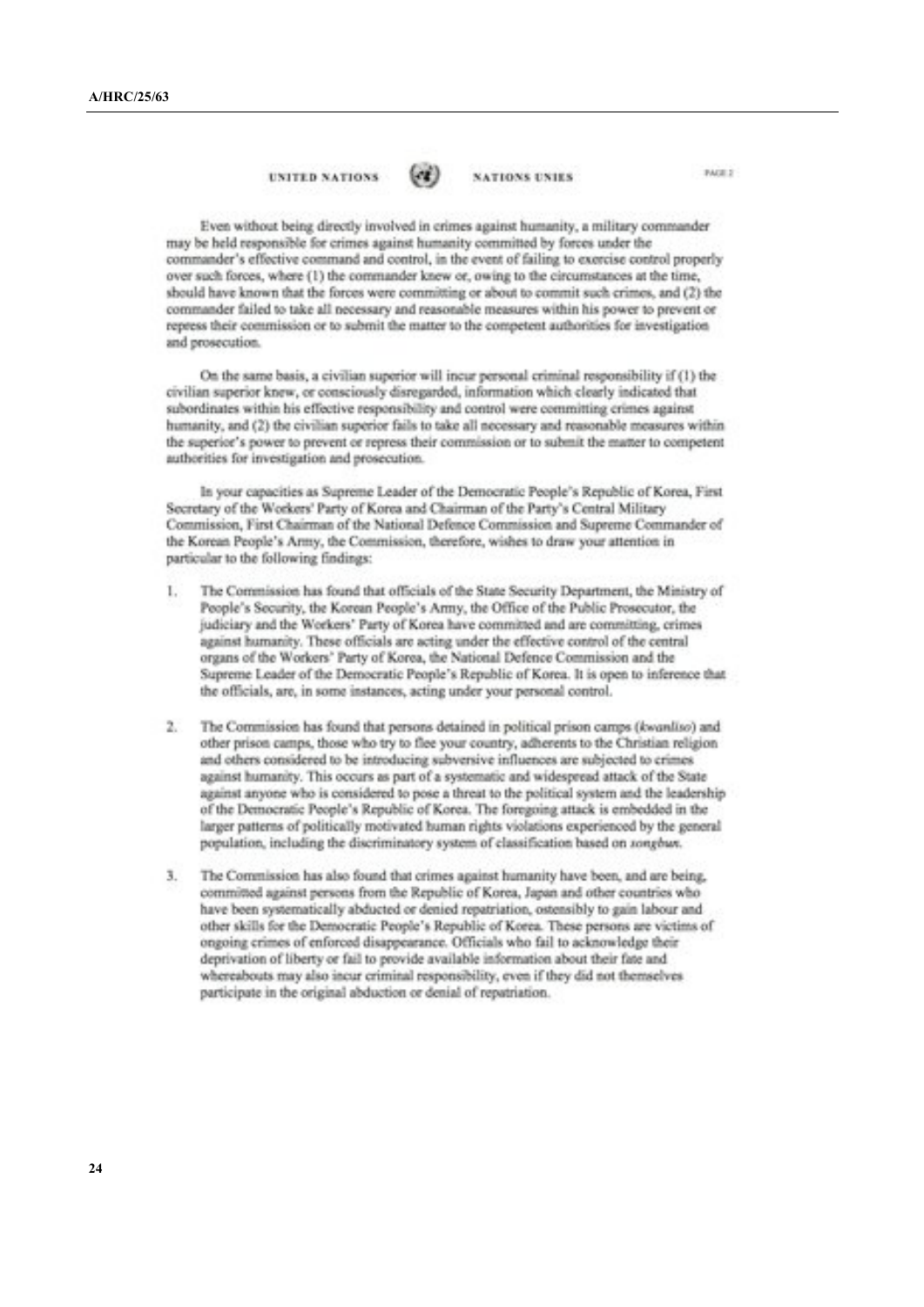

**NATIONS UNIES** 

**PAGE 1** 

4 The Commission has found that crimes against humanity have been, and are being, committed against starving populations. These crimes are sourced in decisions and policies violating the universal human right to food. They were taken for purposes of sustaining the present political system, in full awareness that they would exacerbate starvation and contribute to related deaths. Many of the policies that gave raise to these crimes against humanity continue to be in place, including the deliberate failure to provide reliable data on the humanitarian situation in the Democratic People's Republic of Korea; the denial of free and unimpeded international humanitarian access to populations in need; and discriminatory spending and food distribution.

The Commission urges you to take all necessary and reasonable measures within your power to prevent or repress the commission of further such crimes and to ensure that the crimes against humanity that have been committed are properly investigated and prosecuted. To this point, the Commission has found no indication that the institutions and officials of the Democratic People's Republic of Korea are willing and able to identify and prosecute the perpetrators of the foregoing crimes against humanity. The Commission wishes to draw to your attention that it will therefore recommend that the United Nations refer the situation in the Democratic People's Republic of Korea to the International Criminal Court to render accountable all those, including possibly yourself, who may be responsible for the crimes against humanity referred to in this letter and in the Commission's report.

Finally, I wish to inform you that the full text of the report of the Commission of Inquiry will be presented to the Human Rights Council in Geneva probably on or shortly after 17 March 2014. Copy of the full report in its final form will be provided to the Permanent Mission of the Democratic People's Republic of Korea to the United Nations Office in Geneva in advance of that date.

If it would be helpful to you, officials of the Democratic People's Republic of Korea and the people of your country, the members of the Commission of Inquiry, including myself, would be prepared to travel to Pyongyang. We would hold ourselves in readiness to do this at any time convenient. Such a visit would afford to you, the officials and people of your country the opportunity to hear fully the reasoning and conclusions of the Commission; to ask questions; and to receive replies about the report, its findings and recommendations. The Commission would be ready to participate in a frank exchange of views concerning the way forward to ensure full respect for human rights in the Democratic People's Republic of Korea.

The Commission avails itself of the opportunity to renew its assurances of respect to your Excellency and to the Democratic People's Republic of Korea.

Lacachile

Michael Kirby Chair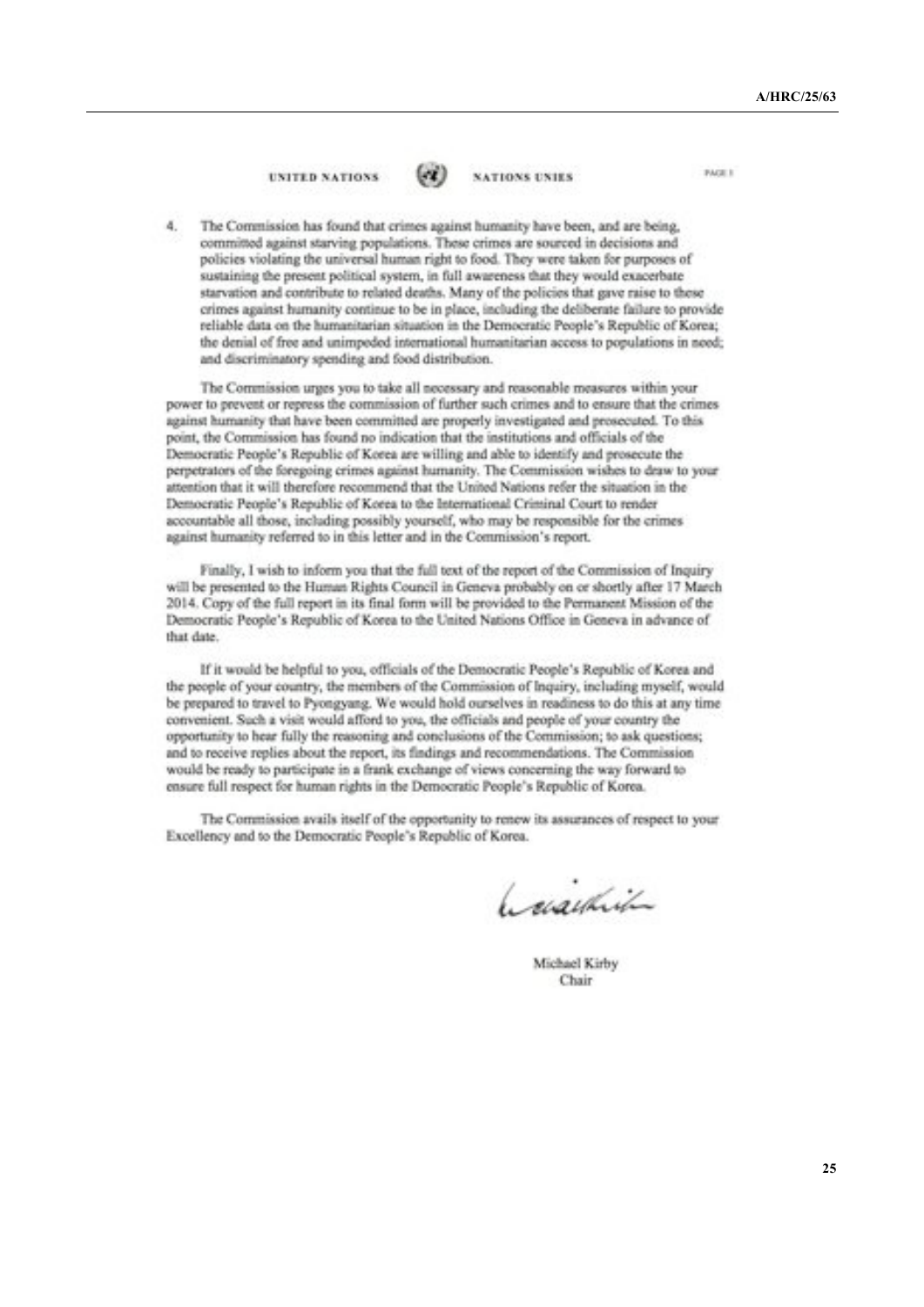# **Annex II**

*[English only]*

# **Correspondence with China**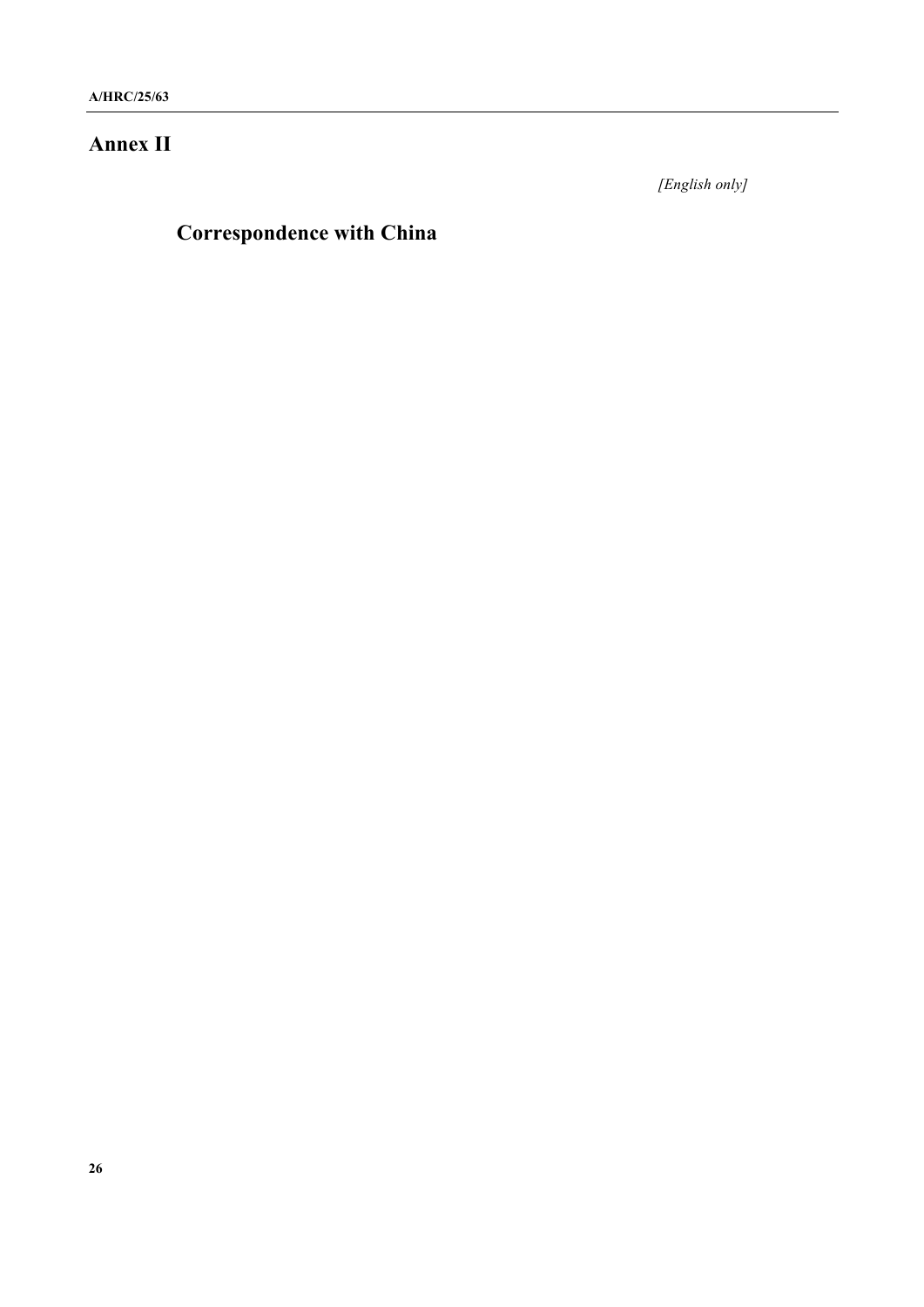

유엔 조선민주주의인민공화국 인권조사위원회 COMMISSION OF INQUIRY ON HUMAN RIGHTS IN THE DEMOCRATIC PEOPLE'S REPUBLIC OF KOREA

MERINEE COENSUCCIONS

16 December 2013

Excellency,

This letter follows up my letter dated 7 November 2013 whereby the Commission had sought the agreement of your Government to visit China. The Commission of Inquiry regrets the decision of the Government of China not to extend such an invitation as conveyed to the Secretariat by telephone on 20 November 2013.

The Commission regrets that it will not be provided the opportunity to meet and consult with officials directly concerned with China's relations with the Democratic People's Republic of Korea (DPRK) as well as experts who would have been able to inform us of the context with respect to China's official positions. The Commission also regrets not having been able to visit the Yanbian Korean Autonomous Prefecture in order to conduct interviews with DPRK citizens in holding centres and other places of detention as well as with representatives of Christian churches and other organizations that work on issues related to the position of DPRK citizens in China.

As you may be aware, the Commission of Inquiry on Human Rights in the Democratic People's Republic of Korea is presently preparing its final report for the Human Rights Council. Access to China would have been instrumental to clarifying and verifying certain facts that pertain to China and that fall under the mandate of the Commission. The Commission would have wished to clarify issues of serious concern which we have outlined below and the specific questions listed in an annex to this letter.

The Commission has been informed by representatives of Your Excellency's Government that China maintains a position that DPRK citizens who enter China without permission are considered economic migrants and thus are not given the opportunity for refugee status determination. We understand that it is the position of your Government that such persons should. be repatriated to the DPRK, with some exceptions based on humanitarian grounds.

Without wishing to express any final conclusions at this stage of the inquiry, the body of testimony and other information gathered so far indicates that many of the DPRK citizens who cross the border into China do so owing to a well-founded fear of being persecuted for reasons of religion, and/or membership of a particular social group or political opinion. In addition, persons forcibly repatriated to the DPRK are regularly subjected to torture and arbitrary detention and, in

> ORCHR-PALAIS DES NATIONS, 8-14 AVENUE DE LA PAIX, CH-LITI GENEVA 10 E-MAIL: coidprisubminima@obdsz.org - FAX: +41 22 917 90 18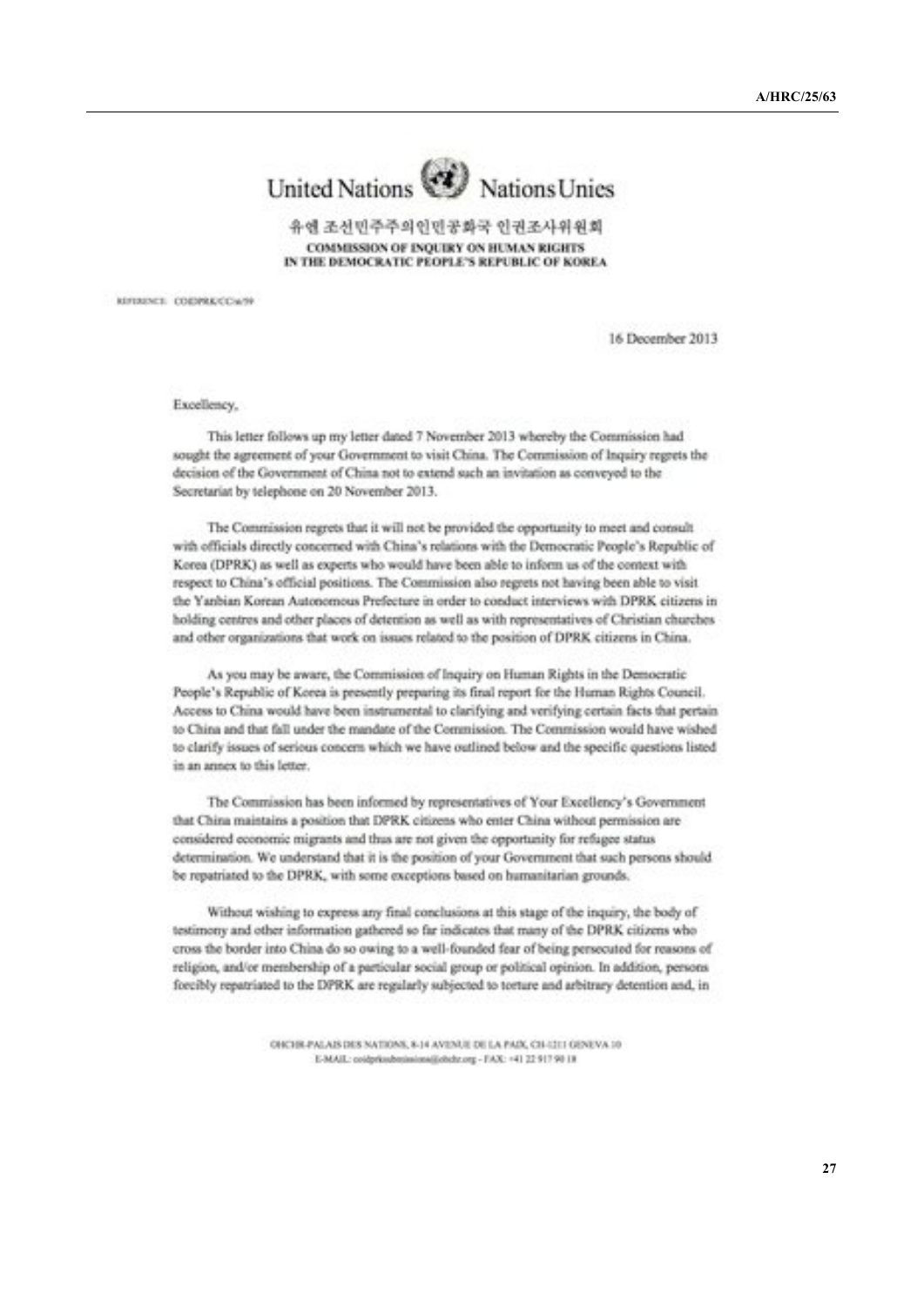**NATIONS UNIES** 

some instances, also to rape, enforced disappearance, summary execution and other gross human rights violations. The Commission also received information on numerous cases of forced abortions and infanticide regarding children believed to have been fathered by Chinese nationals. The Commission is not aware of any effective steps taken by China to ensure that repatriated persons will not be subjected to such violations upon their return to the DPRK.

(r)

It would therefore appear that the foregoing repatriation practice breaches China's obligations not to expel, return ("refouler") or extradite a person to another State where there are substantial grounds for believing that he would be in danger of being subjected to torture. This obligation emerges from Article 3 of the Convention against Torture, ratified by China on 4 October 1988. Contrary to Article 33 of the Convention Relating to the Status of Refugees, repatriation typically also places DPRK citizens in a position where their life or freedom would be threatened on account of their religion and/or membership of a particular social group or holding a political opinion. The obligation not to expel persons to other States where there are substantial grounds for believing that the person would be in danger of being subject to gross human rights violations also emerges from the requirements of customary international law.

While the inquiry is not yet concluded, the information received so far points towards crimes against humanity being committed by officials of the DPRK against their citizens repatriated from China. There are also reasonable grounds for believing that Chinese officials have in some cases shared with DPRK authorities information about the contacts and conduct of DPRK nationals subject to repatriation. It appears that exchanges are to some degree based on border control-related agreements concluded between the Ministry of Public Security on behalf of the People's Republic of China and the Ministry of State Security on behalf of the Democratic People's Republic of Korea.

The Commission is concerned that conveying such information further aggravates the risk that repatriated DRPK nationals will be subject to torture, enforced disappearance and summary execution, in particular where information conveyed relates to alleged contacts that DPRK citizens may have had with Christian churches or nationals of the Republic of Korea or any attempts they may have made to travel onwards to the Republic of Korea. The Commission would urge your Excellency's Government to caution relevant officials that such conduct on their part could amount to the aiding and abetting crimes against humanity where repatriation and information exchanges are specifically directed towards (or have the purpose of) facilitating the commission of crimes against burnanity in the DPRK.

The information gathered so far also indicates that many women from the DPRK who enter China are being trafficked into forced marriages and, in some instances, commercial sexual exploitation. The Commission is aware that China has criminalized human trafficking and is taking steps to identify and prosecute the perpetrators. However, it appears that the policy of repatriating DPRK citizens and the gross violations repatriated persons face in the DPRK makes many women afraid to report crimes of human trafficking to the authorities.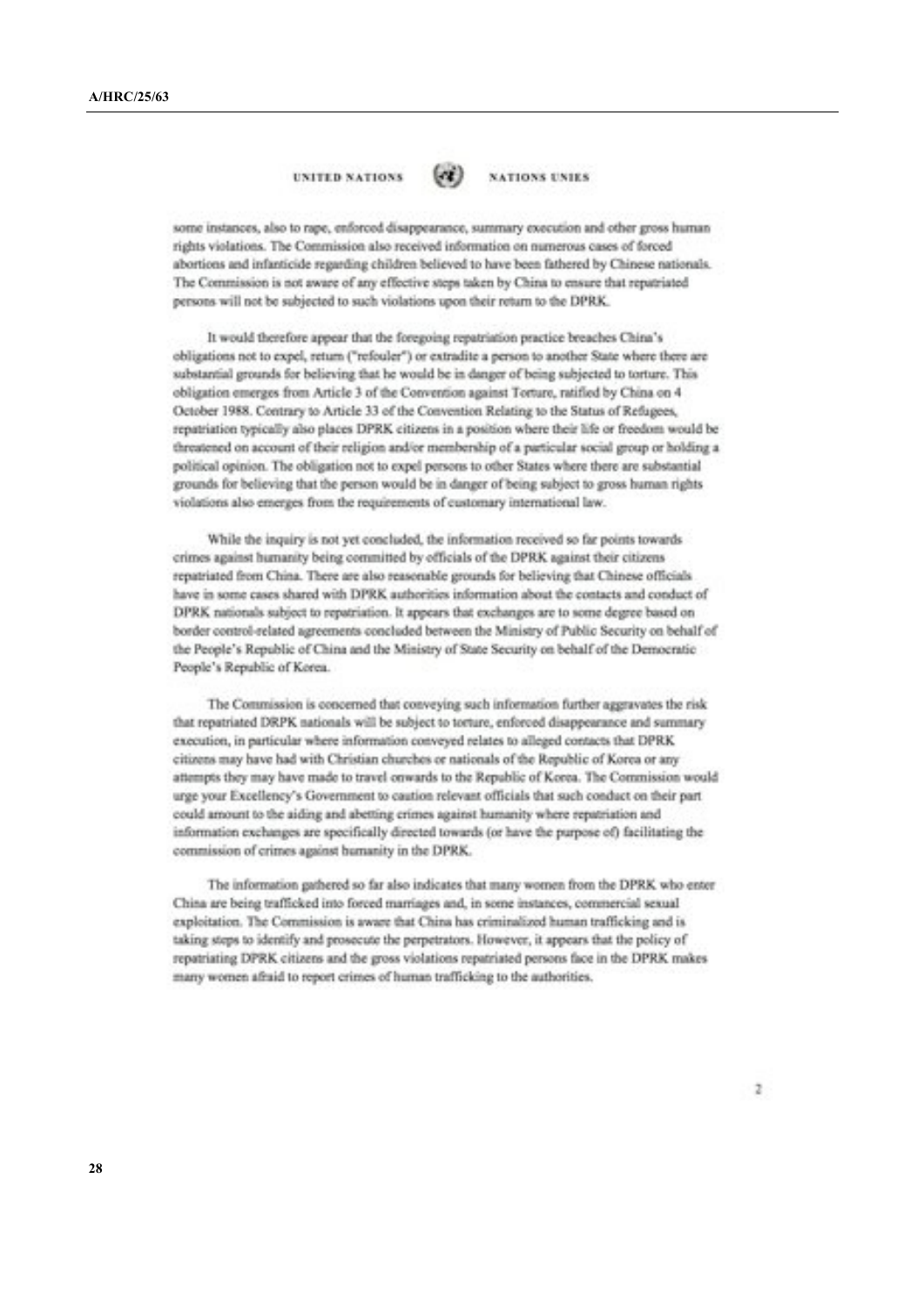**NATIONS UNIES** 

The Commission has received reports that DPRK women, some of whom have been victims of trafficking, who have had children with Chinese men, have been among those who have been captured and returned to North Korea. The Commission has received estimates of children of Chinese fathers and North Korean mothers ranging from 10,000 to 25,000. The status of most of these children appears to be effectively stateless as the Chinese families have been discouraged from registering such children because of the illegal status of their mothers. The Commission has noted that China in its Compulsory Education Law makes provision for nine years of compulsory education to all children living in China irrespective of nationality or race. However, information received by the Commission indicates that a large number of children living in China born to women from the DPRK are deprived of the opportunity to attend school resulting from the parents' fear of being arrested and repatriated by registering their children's names as required by law in order for them to attend school.

(72)

The Commission also received indications that agents of the DPRK appear to be operating on Chinese territory and attempting to gather information about DPRK citizens and persons supporting them. On some occasions, they appear even to have abducted DPRK citizens and at least one national of the ROK. The Commission has been informed that on other occasions, Chinese security officials have taken the positive step of warning targeted individuals and thus prevented such abductions.

The Commission would be grateful to receive a reply from your Government with respect to the above concerns, and the questions listed in the annex to this letter, by 30 December 2013 so that it may endeavee to reflect your responses in the Commission's report to the Human Rights Council.

Please accept, Excellency, the assurances of my highest consideration.

Laidhil

Michael Kirby Chair

His Excellency Mr. Wu Haitao Ambassador Extraordinary and Plenipotentiary (Disarmament) Deputy Permanent Representative of the People's Republic of China to the United Nations Office at Geneva Email: chinamission\_gva@mfa.gov.cn

3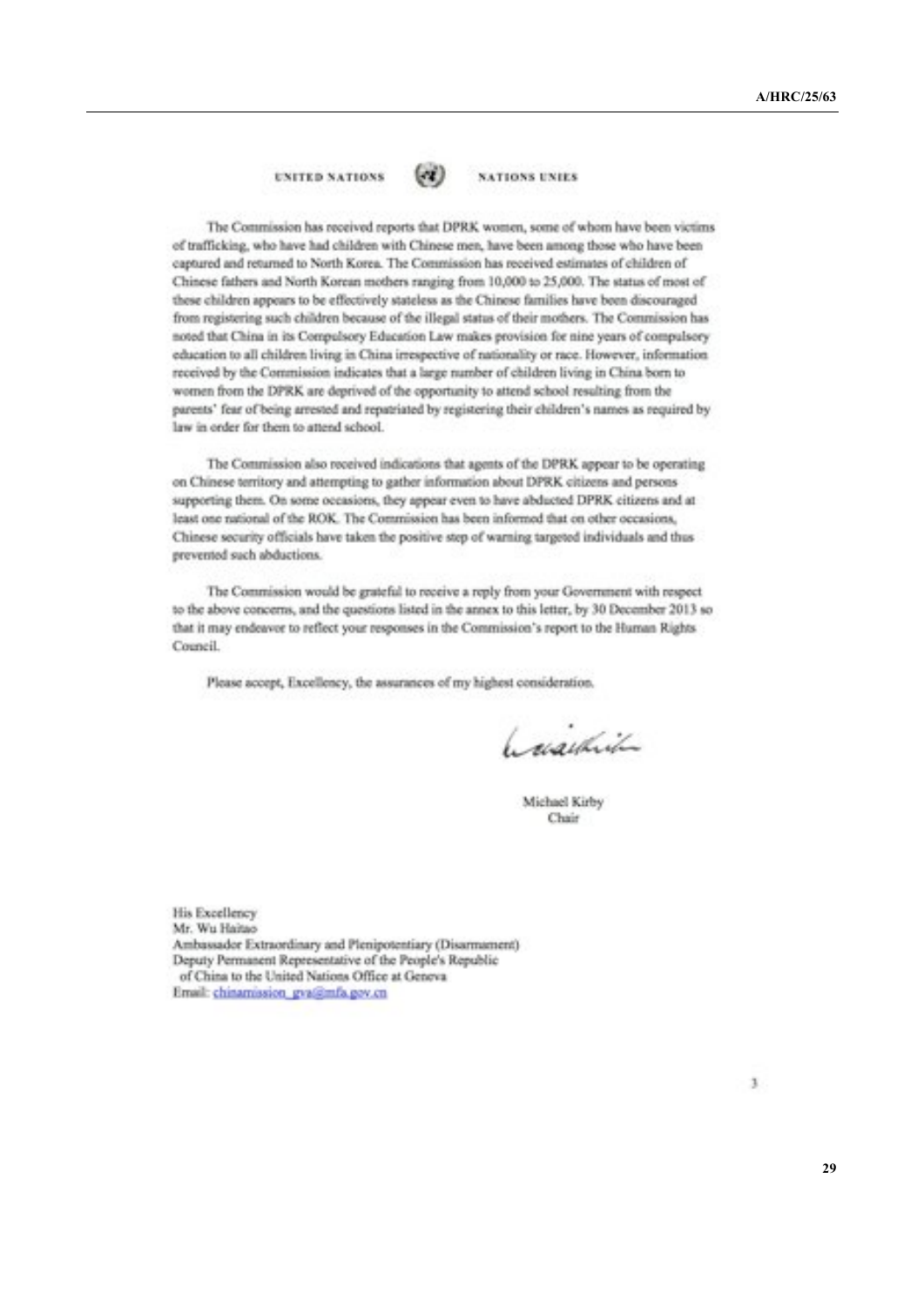

#### Annex

LW.

- 1. Could you confirm your position of treating all DPRK citizens who enter China without permission as illegal economic migrants and therefore not providing them the opportunity to seek asylum or have their refugee status determined ? If this is not an accurate position taken by your Government, could you explain or elaborate further China's policy on such DPRK citizens?
- 2. The Commission understands that China has concluded an agreement with the DPRK in 1986 on "the Mutual Cooperation Protocol for the Work of Maintaining National Security and Social Order in the Border Areas", which was first revised in 1998. Could you confirm this understanding to be correct ? If so, could you provide us with a copy of the agreement currently in force and other related documentation revising such an agreement ? Could you provide the Commission with any other documentation that would explain the position of the authorities of China on the policies applies to DPRK citizens in China?
- 3. The Commission has received reports that Chinese authorities have forcibly returned DPRK. citizens to the DPRK. Could you let us know in which cases China has chosen to return DPRK citizens to the DPRK, and in which cases China has chosen not to return them ? Could you provide us with figures, disaggregated by sex and age, on the numbers of DPRK citizens who were returned to the DPRK ? Could you provide us with figures of how many DPRK citizens were permitted to remain in China under humanitarian considerations and with what status?
- 4. The Commission has received information that approximately 20,000 work or residency permits have been in recent times provided by China to DPRK citizens. Could you provide details about these permits including what is the remit of these permits, which categories of DPRK citizens have received them, how many have received them, and the procedures for obtaining these permits ? In particular, the Commission requests information on whether such permits were given to undocumented DPRK citizens in China so as to regularize their status.
- 5. Could you inform us of how many DPRK citizens are estimated to currently reside in China, disaggregated by documented and undocumented status?
- 6. Could you please indicate to what extent Chinese authorities are providing information to DPRK authorities about the activities and contacts of returned DPRK citizens while they are in China?
- 7. To what extent have Chinese authorities cooperated with DPRK authorities in identifying persons for capture and repatriation ? If so, how frequently has this occurred and under what legal framework?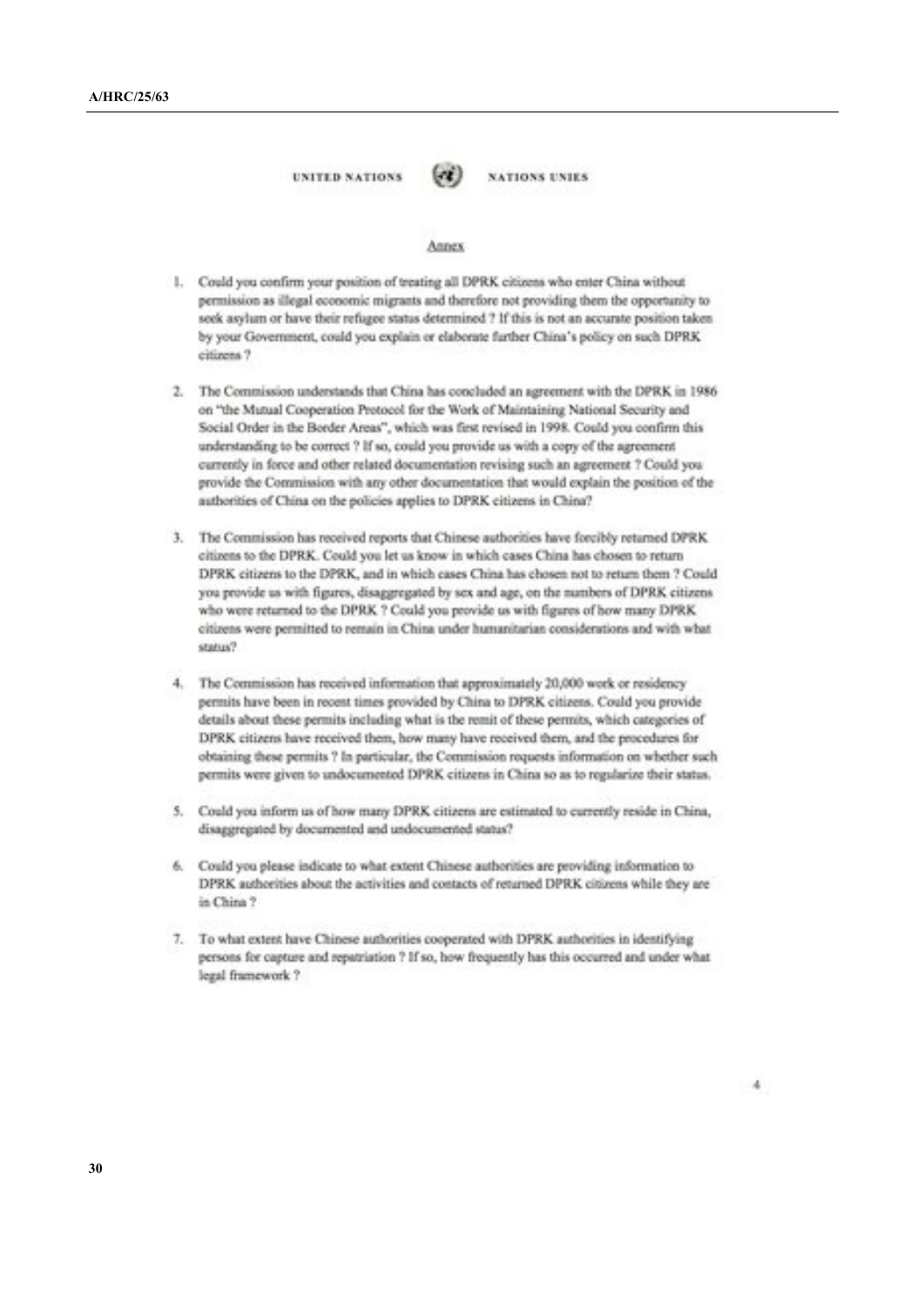**NATIONS UNIES** 

8. What protection is extended to DPRK women who have children with Chinese men and under what legal framework ? Could you provide us with a figure of how many women with Chinese children have been subject to repatriation ? What approach is taken towards the children born from mixed marriages of DPRK and Chinese citizens ? The Commission would also be grateful for any other information about this population of vulnerable children, and what measures are being taken to address their problems?

(r)

- 9. According to information available to the Commission, pregnant DPRK women who are captured in China and are believed to have been impregnated by Chinese men, have been subject to forced abortion or their babies subject to infanticide upon return to the DPRK. Have the Chinese authorities addressed this human rights violation with the DPRK ? Has China considered special measures to protect pregnant DPRK women at risk of refoulement ?
- 10. The Commission understands that the agreement concluded between China and UNHCR in 1995 on the establishment of the latter's presence in Beijing allows, inter alia, for UNHCR to conduct refugee status determination for asylum-seekers as a temporary measure until the Government implements its own refugee protection framework in accordance with the Refugee Convention. We also understand, that in order for UNHCR to conduct refugee status determination, the Chinese Government has agreed to allow UNHCR personnel unimpeded access to asylum seekers. However, we believe that UNHCR has in fact not been permitted to visit or operate in the northeastern area of China where a large number of DPRK citizens who have fled the DPRK are believed to be residing. Could you provide an explanation for this refusal of permission in light of the agreement between UNHCR and China as well as China's legal obligations under the Refugee Convention?
- 11. We understand that the new Administration Law on Entry and Exit, adopted by the Standing Committee of China's National People's Congress in July 2012, and came into effect in July 2013, includes provisions on refugee status. The new legislation allows an "alien" applying for refugee status to stay in China with an official temporary identity certificate until the time his or her application is decided. Could you confirm that such an opportunity would be afforded to DPRK citizens who fled the DPRK including through them being informed of such an opportunity if and when they are arrested by the Chinese authorities (for entering and/or remaining in China without permission) ?
- 12. The Commission would also be grateful for any available information on DPRK operatives who are reportedly present in China in order to monitor and capture DPRK citizens. What is the status of such operatives; are any present with the knowledge of your Excellency's Government ? Have any cases of abductions been investigated by the authorities ? Could you verify this 7 If so, how many DPRK agents are permitted to operate in China, for what period of time, and under what guidelines are they entitled to carry out their functions ?
- 13. The Commission has received reports about the abduction of Chinese, Republic of Korea and other nationals from the Chinese mainland by the DPRK. The COI has received information that in at least one instance, a perpetrator of such abductions has been arrested and prosecuted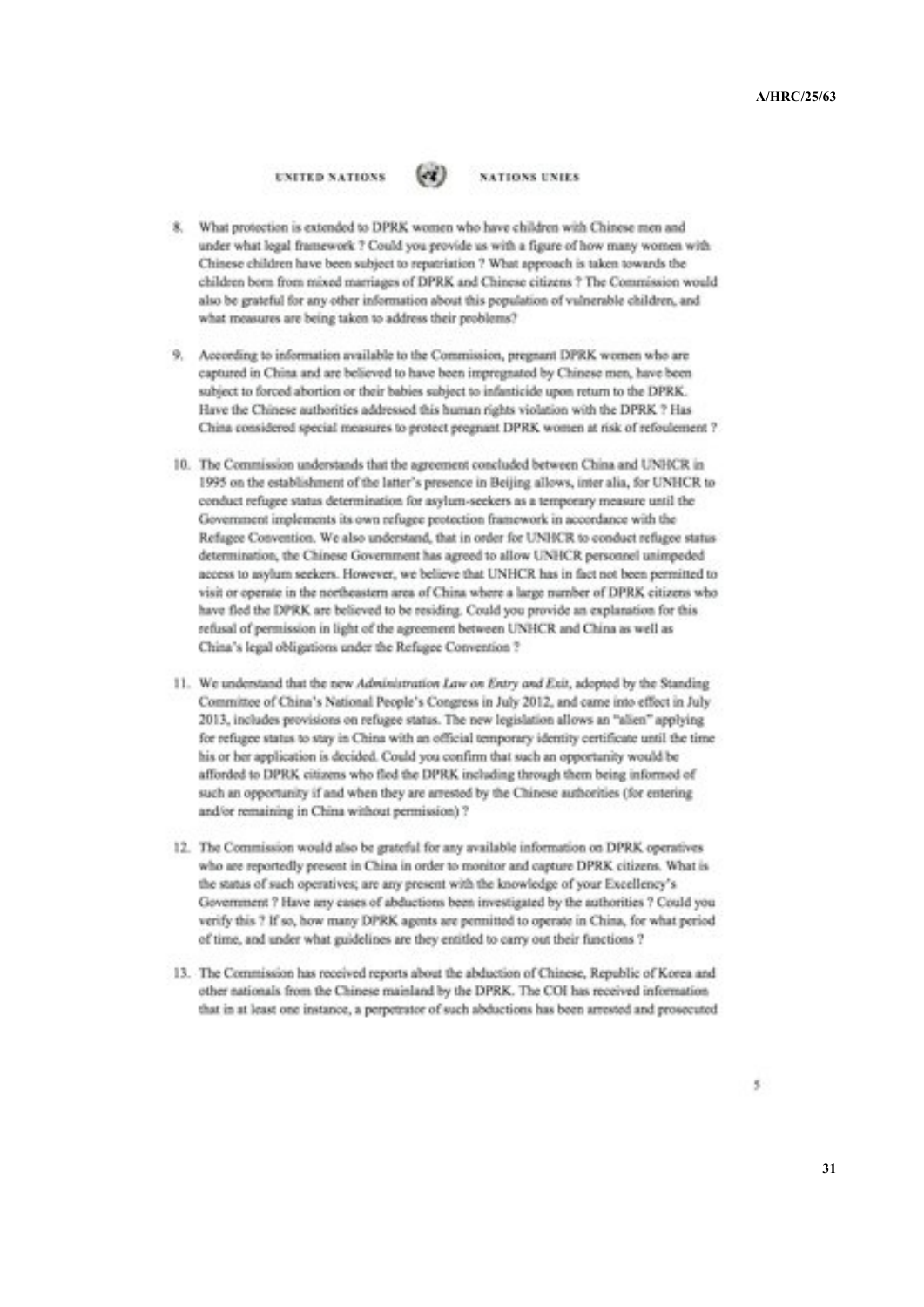**NATIONS UNIES** 

in a Chinese Court: Liu Yong Hua, involved in the abduction of Republic of Korea pastor Kim Dong Shik (Court reference attached). Could you please advise of other arrests and prosecutions of perpetrators of abductions in China ? Could a certified version of judgments in these cases please be provided to the Commission ?

69)

14. The Commission has received reports of abductions from Macau and Hong Kong in 1978. The Commission would appreciate any information that about the abductions of Ms Hong Lein-jeng and Ms So Moi Chun (both from China) and Ms Anocha Panjoy (from Thailand) abducted from Macau, and Ms Choi Un-hee and Mr Shin Sang Ok (both from the Republic of Korea) who were abducted from Hong Kong.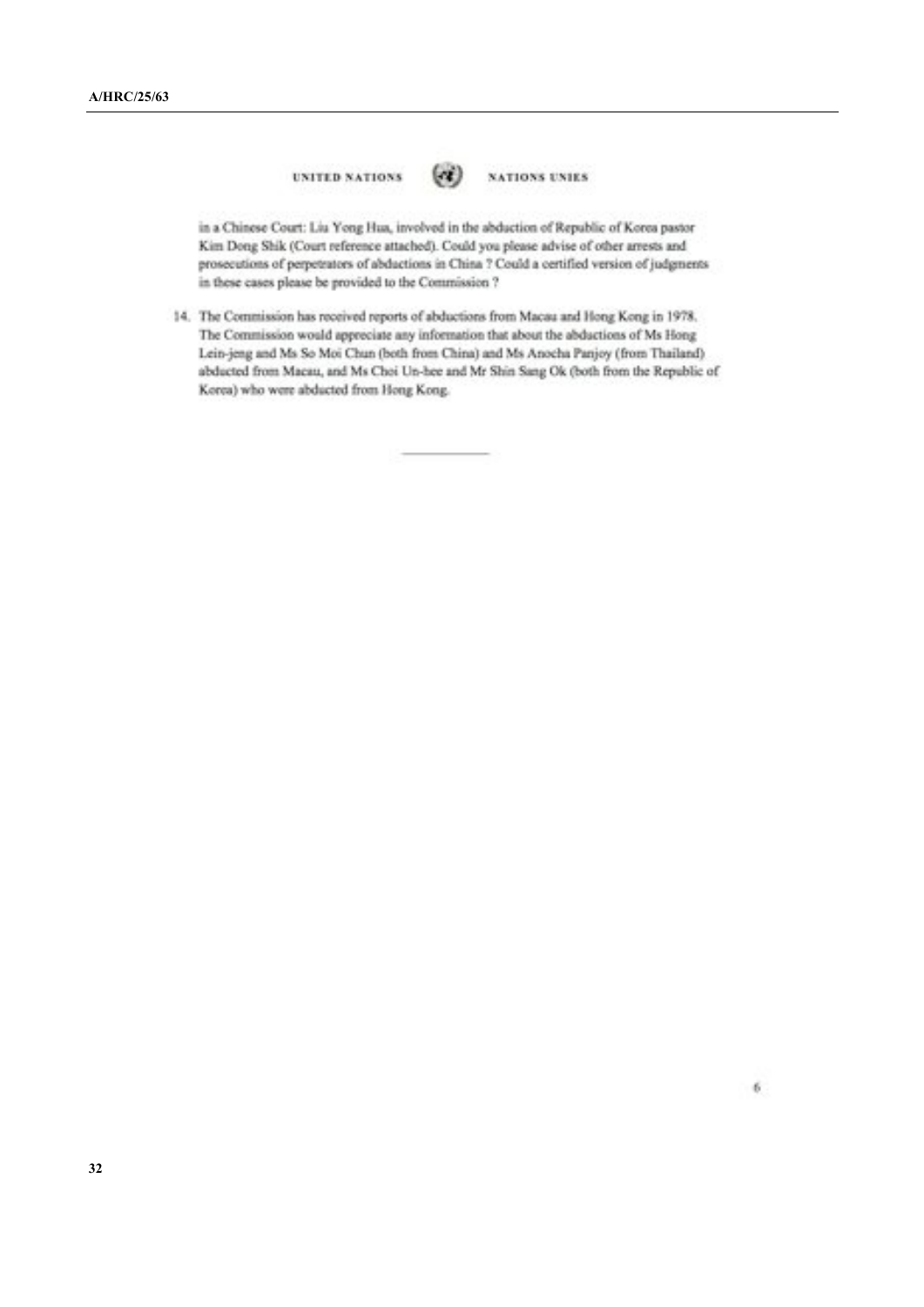

30 December, 2013

Dear Mr. Kirby,

I acknowledge receipt of your letter dated 16 December 2013. I wish to state China's position on issues raised in your letter.

At the outset, I wish to reiterate that China does not support the establishment of the Commission of Inquiry on Human Rights in the Democratic People's Republic of Korea by the Human Rights Council. China's position remains unchanged.

China has repeatedly made clear, on various occasions, its position that DPRK citizens who have entered China illegally do it for economic reasons. Therefore they are not refugees. Their illegal entry not only violates Chinese laws, but also undermines China's border control. Some of them have illegally crossed the border on multiple occasions, some were engaged in illegal and criminal acts such as theft, robbery, illegal harvesting. China has the legitimate rights to address those cases according to law.

To China's knowledge, some NGOs and religious groups from the Republic of Korea, under the pretext of humanitarianism, are engaged in organizing smuggling of DPRK citizens who cross the borders illegally. Their activities are for profit and form a complete profit chain. The above-mentioned organized human trafficking activities not only severely undermine China's social stability and national security, but also constitute crimes universally recognized by the international community.

Mr. Michael Kirby Chair of the Commission of Inquiry on Human Rights in the DPRK

### **OHCHR REGISTRY**

- 6 141 2014 Recipients : Sculat Jacobson CONTRACTORSES AGGINEERING CORPO **ACCEPTED VIENES**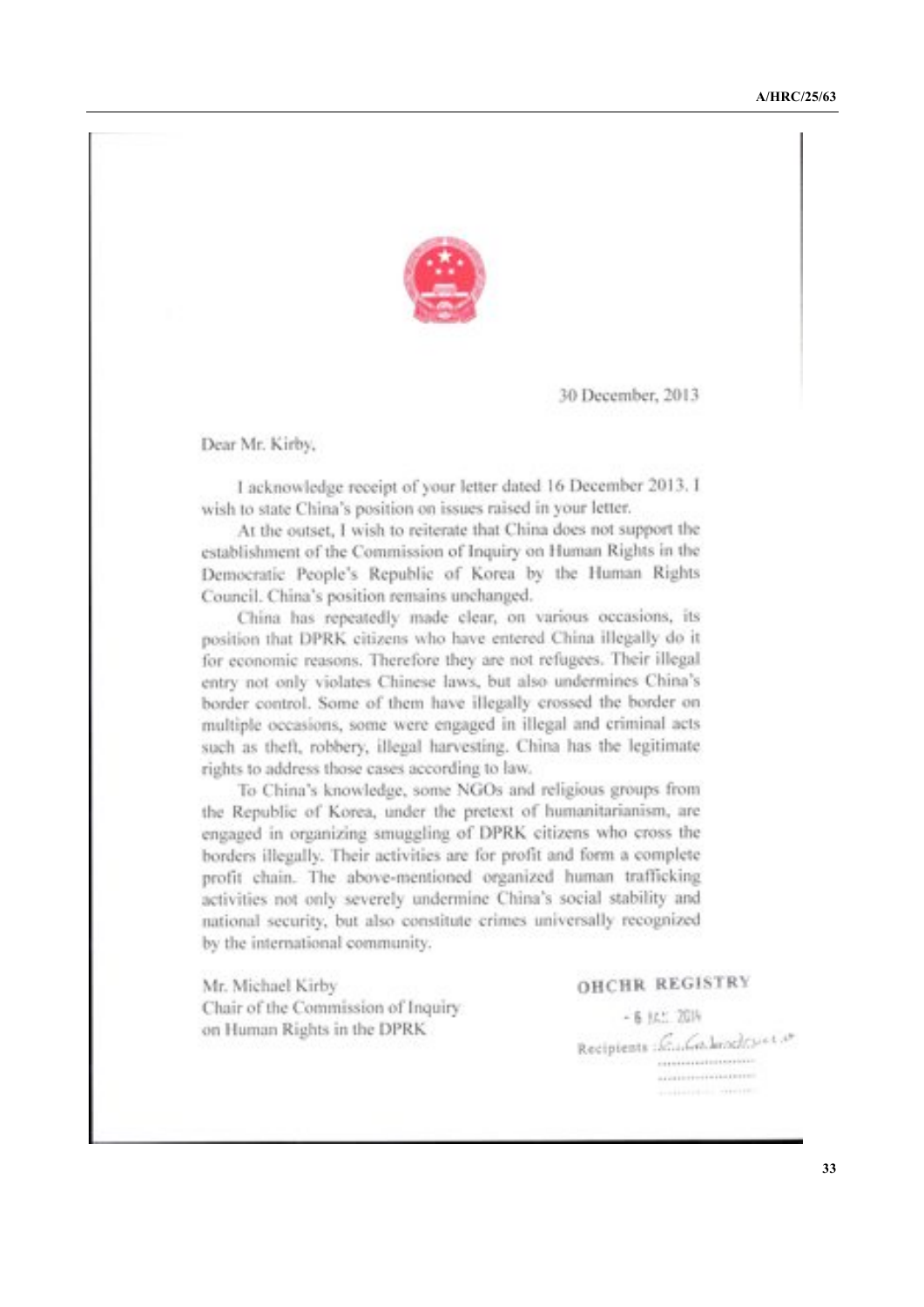In recent years, Chinese public security and border guard authorities have seized some DPRK citizens who have repeatedly entered China illegally. This demonstrates that the allegation that repatriated DPRK citizens from China face torture in the DPRK is not true. In addition, the Chinese Government has not found cases related to DPRK women and their children in China mentioned by the Commission.

China will continue to prudently and properly handle the issues of DPRK citizens who enter China illegally in accordance with its domestic law, international law as well as humanitarian principles, on the premise of safeguarding national sovereignty and fundamental interests, bearing in mind the stability of the Korean Peninsula. China firmly opposes any attempt to make this issue a refugee one and to internationalize and politicize the issue.

China hopes that the Commission of Inquiry on Human Rights in the DPRK can function in an objective and impartial manner, and not be misled by unproved information.

China requests this letter be included in the Commission's report to the Human Rights Council.

是加速

WU Haitao Chargé d'affaires a.i. & Ambassador Permanent Mission of China to the United Nations Office at Geneva and Other International Organizations in Switzerland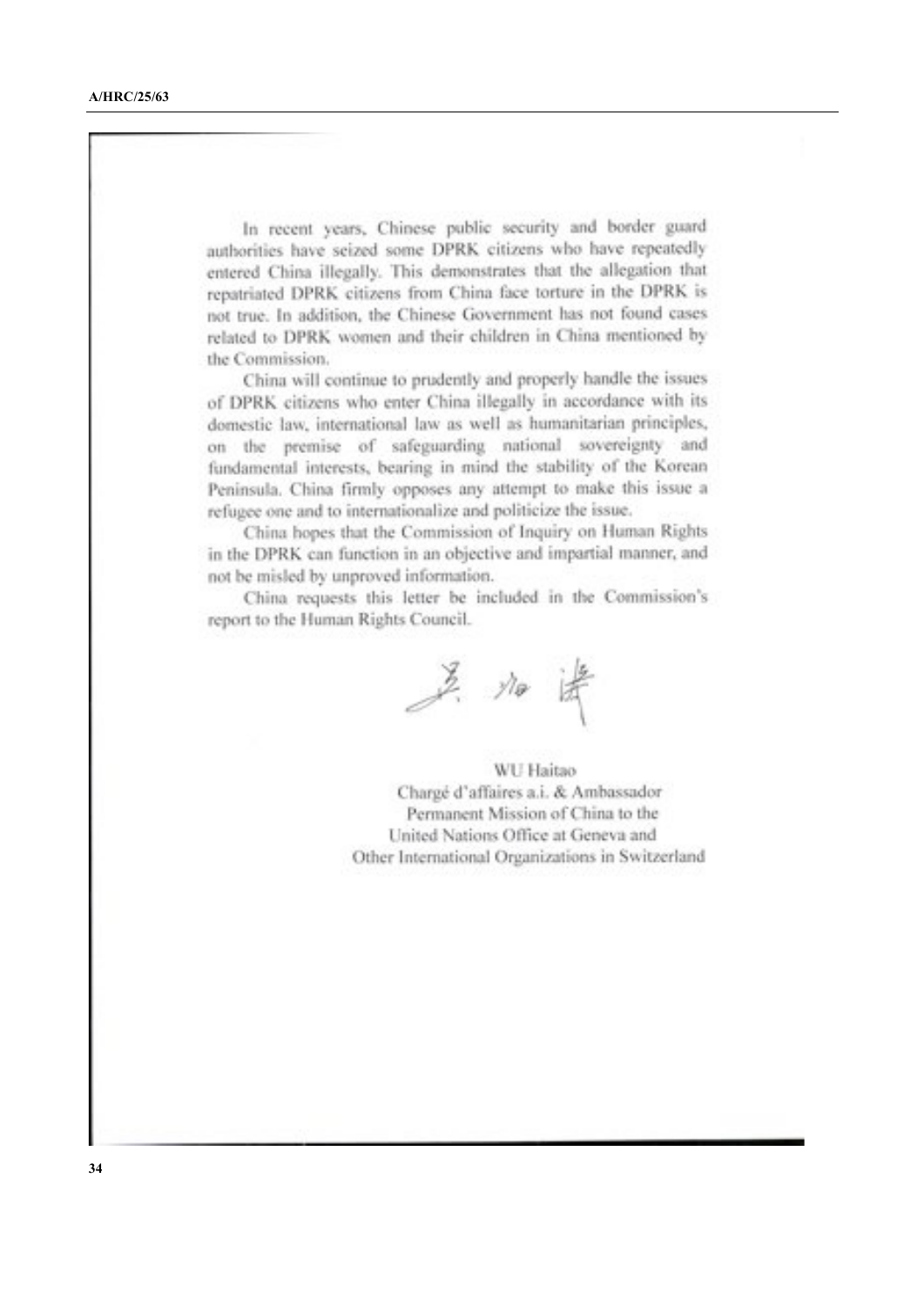

#### No.G107/2014

The Permanent Mission of the People's Republic of Chiru to the United Nations Office at Geneva and other International Organizations in Switzerland presents its compliments to the Office of the United Nations High Commissioner for Human Rights and requests the latter to convey to the Commission of Inquiry on Human Rights in the Democratic People's Republic of Korea China's following comments regarding the draft report of the Commission.

China is committed to the promotion and protection of buman rights through constructive dialogue and cooperation. China is opposed the politicization of human rights issues, including country specific human rights issues. China also believes that what the Human Rights Council does should be conducive to peace and stability on the Korean Peninsula.

China wishes to remind the Commission of China's position on DPRK citizens who have entered China illegally as stated in a letter addressed to the Commission on 30 December 2013. China rejects unfounded allegations relating to China in the report of the Commission.

China requests that this note verbal, together with the letter addressed to the Commission on 30 December 2013 be accurately

The Office of the United Nations High Commissioner for Human Rights. Geneva